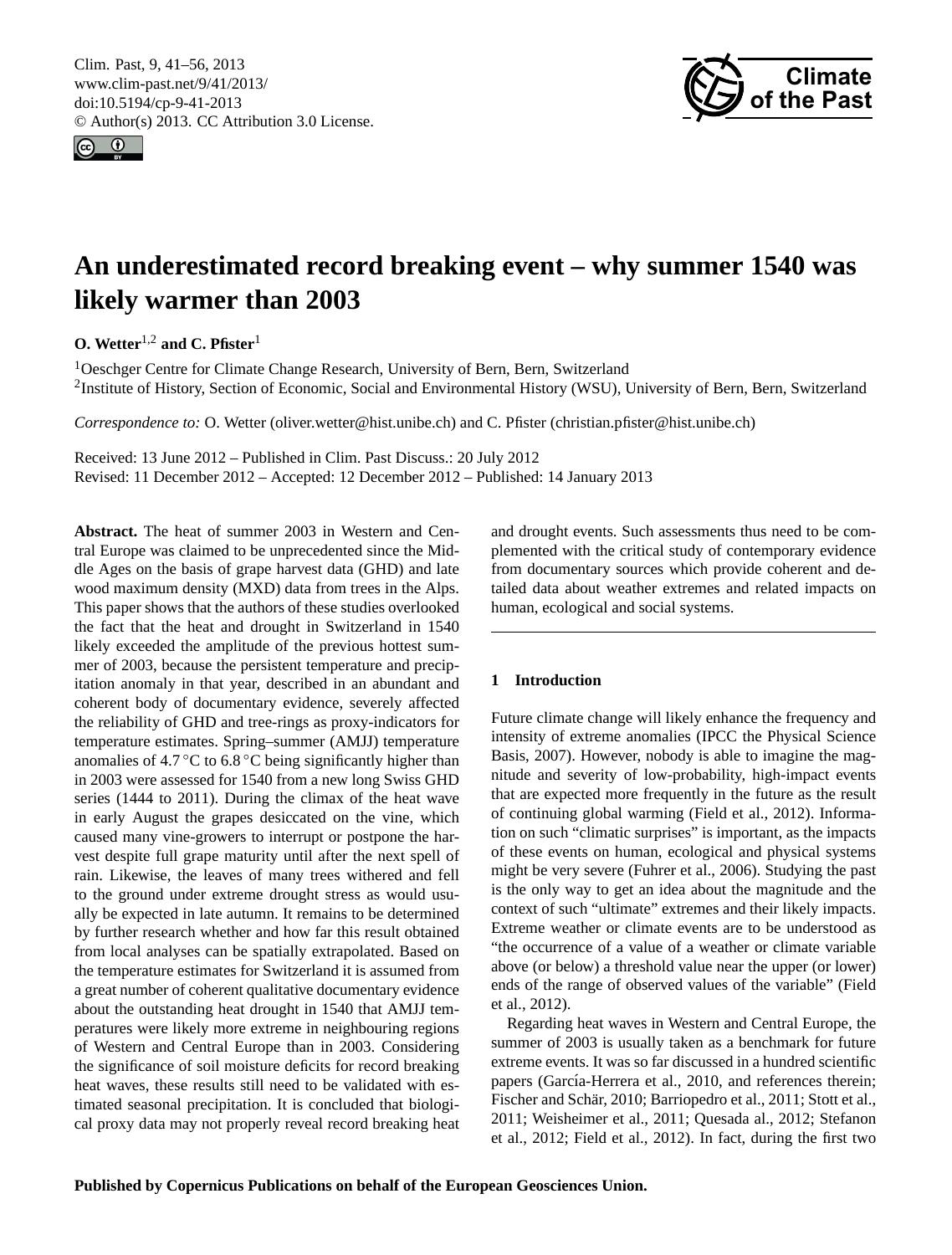weeks of August at least four countries, the UK, Germany, Switzerland and Portugal, experienced new all-time records of measured daily maximum temperatures (Diaz et al., 2006). The August heat wave claimed approximately 40 000 extra deaths, mostly elderly people (García-Herrera et al., 2010). The financial loss due to crop failure over Europe alone is estimated at \$ 12.3 billion (Heck et al., 2004), not considering other sectors of the economy.

The summer 2003 is claimed to be unprecedented, which is beyond doubt for the instrumental period reaching back 250 to 300 yr. According to the analysis of a series of grape harvest dates (GHD) in Burgundy (France) by Chuine et al. (2004) the heat of spring–summer (AMJJA) 2003 was probably "even higher than in any other year since 1370". Luterbacher et al. (2004) concluded from that result that the summer half-year (AMJJAS) 2003 was the warmest of the last 500 yr in Europe. According to a series of tree-ring maximum late wood density (MXD) measurements in Lötschental (Canton Valais, Switzerland), the summer 2003 was even claimed to be the warmest since  $AD 755$  (Büntgen et al., 2006).

This issue, however, still needs additional investigations. Schär et al. (2004) do not exclude the possibility "that such warm summers might have occurred in the more distant historical past, for instance in the Medieval Warm Period or in 1540". Indeed, the thousand year-long series of summer temperature indices for the Low Countries reaches the maximum value of +9 in 1540 (Shabalova and van Engelen, 2003). Beniston and Diaz (2004) based on documentary evidence by Pfister (1984), Glaser et al. (1999) and the climatological analysis by Jacobeit et al. (1999) argued that their results "suggest that 2003 is likely to have been the warmest summer *since 1540*" (emphasis added by the authors), whereas this event scores second after 2003 in the index and measurement based reconstruction for Germany, the Czech Republic and Switzerland since 1500 by Dobrovolný et al. (2010).

In this paper, which includes additional information and uses more abundant daily to seasonal time-scale analysis compared to previous studies for the year 1540, we show that the point made by Chuine et al.  $(2004)$  and Büntgen et al. (2006) with regard to 2003 cannot be held up. It will be demonstrated from coherent first-hand observations reported by chroniclers in Western and Central Europe that drought conditions in 1540 were so extreme that the timing of the grapevine harvest hinged on sufficient rainfall rather than on grape maturity, while trees suffered from the same extreme conditions. To reassess spring–summer (AMJJ) temperatures for this outstanding year a long GHD series for Switzerland encompassing the period 1444 to 2011 was composed, which in the case of 1540 was complemented with additional data to assess full grape maturity under extreme drought conditions.

The study is organized as follows: The first section reviews different documentary data types that are used in the analysis. The steps to merge Swiss partial GHD series into a homogenised main series are presented in the second section including a focus on reported drought effects on grapes and trees in 1540. Section three outlines the reconstruction of spring–summer (AMJJ) temperatures from this series using the calibration-verification approach and presents the results. Estimated temperatures are compared with the results of other reconstructions in the fourth section taking into account studies highlighting the significance of early soil desiccation for the generation of heat waves. The final section summarizes the results and the main lessons that can be drawn from comparing the extreme events of 1540 and 2003.

## **2 Data**

Documentary sources being understood as physical units of man-made information on weather and climate provide the backbone of the analysis. They may contain two different kinds of data (Brázdil et al., 2010, and references therein):

- a. direct weather descriptions relating to warm and cold spells, sunshine, rain, snow, wind force, etc.; and
- b. indirect (bio-) physical data about vegetation advances or delays in the summer half-year (*AMJJAS*) and the presence or absence of frost, ice and snow-cover in the winter half-year (*ONDJFM*) (Pfister, 1984, 1992; Brázdil et al., 2005).

With regard to source generation, a distinction is made between documents produced by individual amateur observers and those produced by members of institutions (Pfister et al., 2009).

- a. Individually generated sources such as chronicles and diaries often contain both direct and indirect data. They are laid down on daily to seasonal time-scales putting a special focus on extreme anomalies and nature induced disasters that affected human societies. In order to allow comparison of outstanding anomalies over time, most chroniclers referred to indirect (bio-) physical proxy data in the natural environment. They presented such observations within their meteorological context which allows cross checking narrative meteorological and (bio-) physical proxy data. Individually generated sources are relatively short, ending with the death of the observer or before. Scholars need to assure that they were written by contemporaries, because copies are known to be error-prone (Alexandre, 1987).
- b. Institutional sources were produced by officials of organizations such as churches or municipalities. These officials were in charge of managing resources that often fluctuated according to climate. The resulting documents were laid down in a standardized form regularly and thus provide contemporary, continuous, quantitative and quantifiable proxies for climate elements. At the same time, they are available for long time periods up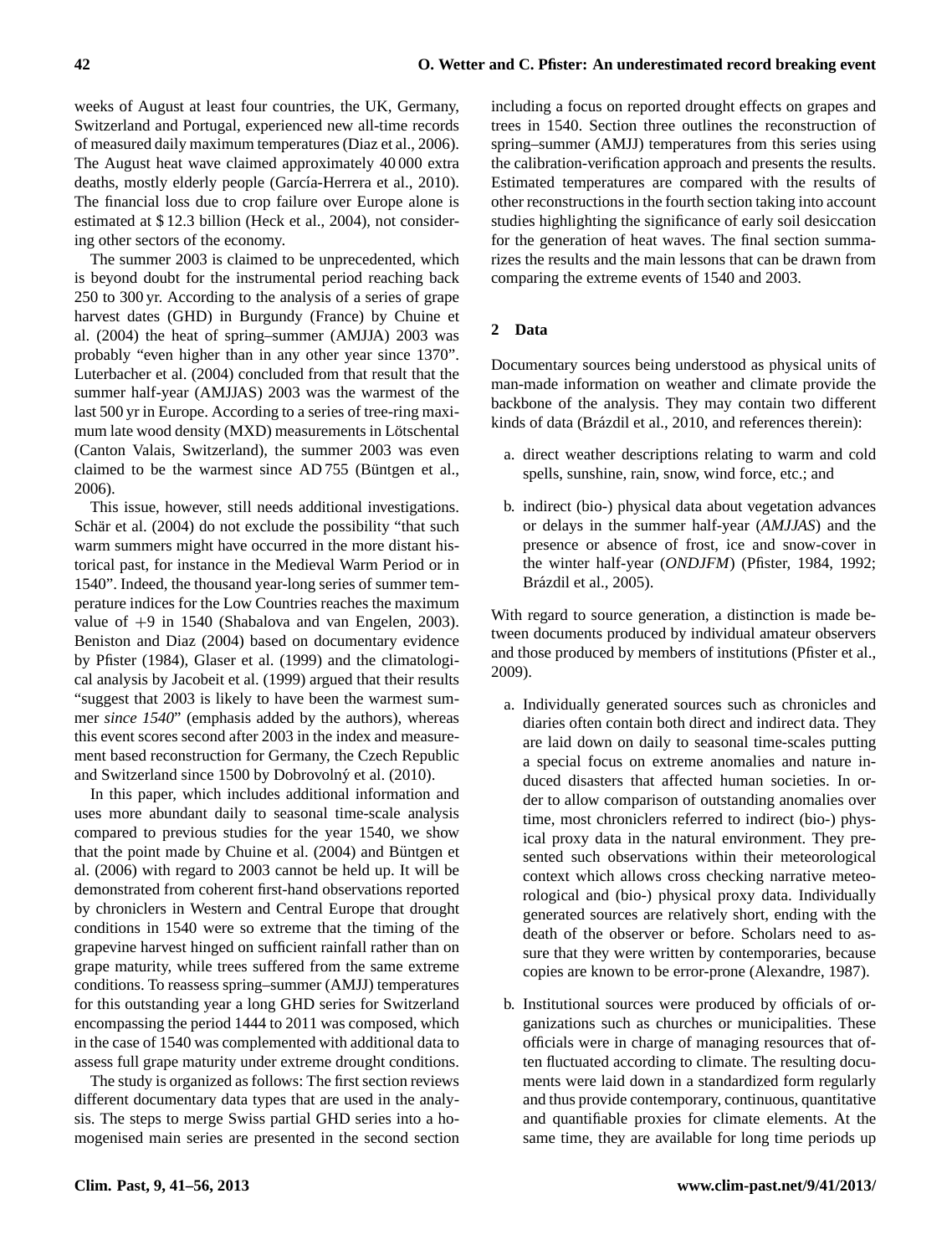to several centuries. This allows the calibration and verification with instrumental measurements (Brázdil et al., 2010). To avoid biases in climate reconstruction, scholars need to assure that metadata relating to the climate proxy should not change over time.

Evidence from individual and institutional sources is complementary, in particular with regard to the reconstruction and interpretation of extreme events. On the one hand, the statistical analysis of institutional sources allows assessing pre-instrumental mean temperatures for the temporal resolution of seasons of several consecutive months. On the other hand, data from individual sources related to the same time span allow verifying the results, often at a time resolution of individual months, sometimes even days (Pfister, 1992). This procedure not only refers to documentary evidence (e.g. Wetter and Pfister, 2011), but also to the comparison of tree-ring data with documentary data (Büntgen et al., 2011).

The term GHD as it is used in this paper, includes evidence from both institutional and individual sources used as proxies for the phenological stage of full grape maturity. Such data might be grouped into (a) grape harvest ban related data (GHBD), (b) other kinds of evidence from institutional sources such as the first wage payments for grape harvest labourers (WPD), (c) observations about the beginning of grape harvest laid down by chroniclers, so called historic phenological data (HPD) and (d) standard phenological observations made by observers in the framework of phenological networks (PNO). Data from institutional and individual sources may, of course, overlap, as chronicler's reports often referred to vineyards submitted to the grape harvest ban. With regard to the faithful transmission manuscript sources or critically edited sources, they are both considered to be more reliable than uncritical publications.

The probably first long series of GHD was set up for the vineyards surrounding the town of Dijon (France) by the physician and scientist Jules Lavalle (1855) in cooperation with the local archivist. The Swiss M. Louis Dufour (1870) was the first scholar to use GHD for investigating climatic change. This proxy became then universally known through the pioneering work of Le Roy Ladurie (1972) and Le Roy Ladurie et al. (1967) who drew on a GHD compilation by Angot (1885). To this day, 378 GHD series, mainly from France, were compiled, critically reviewed, statistically analysed and made available on internet (Daux et al., 2012). Phenologists classify crop harvests under the "aprocryphal" (i.e. questionable) phases, because they also depend on human decision making in contrast to phases of wild plants (DWD, 1991). Working with GHD thus entails investigating the social context in which the evidence was generated. The procedure of the grape harvest ban already practiced in Roman antiquity (Ruffing, 1999) is subsequently discussed on the example of France which is comparable to the situation in Switzerland.

Prior to the French revolution, in most areas vine-growers were not free to harvest at their will. They had to wait for a public order by the *seigneur* or the municipality. As soon as the earliest or the most important grape varieties were found to be ripe (Daux et al., 2012), the vineyards were guarded day and night to prevent the common people as well as the vine-growers from entering. The main reasons for the vintage ban were the prevention of theft or clandestine harvesting before the owners of the vineyards and the beneficiates of tithe (i.e. taxes) could monitor the correct delivery of their dues. Moreover, the time of the ban was needed to mobilize the many hands for picking the grapes. In France, the *seigneur* – not being submitted to the ban – had the right to begin the harvest in his vineyards one day ahead to benefit from lower wages (Lachiver, 1988).

The practice of setting the grape harvest ban was described in some detail on the example of Besançon by Garnier et al. (2011). In this town situated in eastern France, scheduling the grape harvest was one of the prerogatives of the people's representatives who met at the town hall almost daily before the revolution (1789). The procedure was conventionally based on a meteorological assessment of the previous months taking into account incidences such as military threats and plague outbreaks. The result was dutifully noted and dated in the registers in which the debates were recorded. In addition to GHD, registers include meteorological information. After the revolution vine-growers were theoretically free to begin the harvest at their will, but in practice most municipalities maintained a compulsory vintage ban to preserve law and order (Le Roy Ladurie and Daux, 2008). From 1889 the municipalities were entitled to keep or give up the practice of the harvest ban which led to its disappearance almost all over France. In 1979 the vintage ban was reintroduced in the entire country for reasons of quality control (Daux et al., 2012).

The practice in Dijon documented since the late 14th century was somewhat different. Two historians, Thomas Labbe´ and Damien Gaveau (2011), attempted an in-depth critique and reinterpretation of the Dijon GHD series based on the extraordinarily rich documentation available in the municipal archives of this town. At first, the two historians noticed that the series set up by Lavalle (1855) consists of both GHBD and reports about the day/date, when the first grapes were brought into town for pressing in the municipal vine presses. More importantly, the two authors discovered that prior to 1535 the vineyards around the town of Dijon were divided into a variable number of small local bans in which grape harvests began at different dates extending over a period of 13 days. Subsequently, the number of local bans was reduced (Labbé and Gaveau, 2011). Not until 1607 the municipal council considered grape maturity to be the most important parameter to begin the harvest. These circumstances led the two historians to conclude that GHD prior to 1600 seem to be "artificially early" with regard to grape maturity.

The authors of the Swiss series set up by Meier et al. (2007) (including C. Pfister) did not correct their dates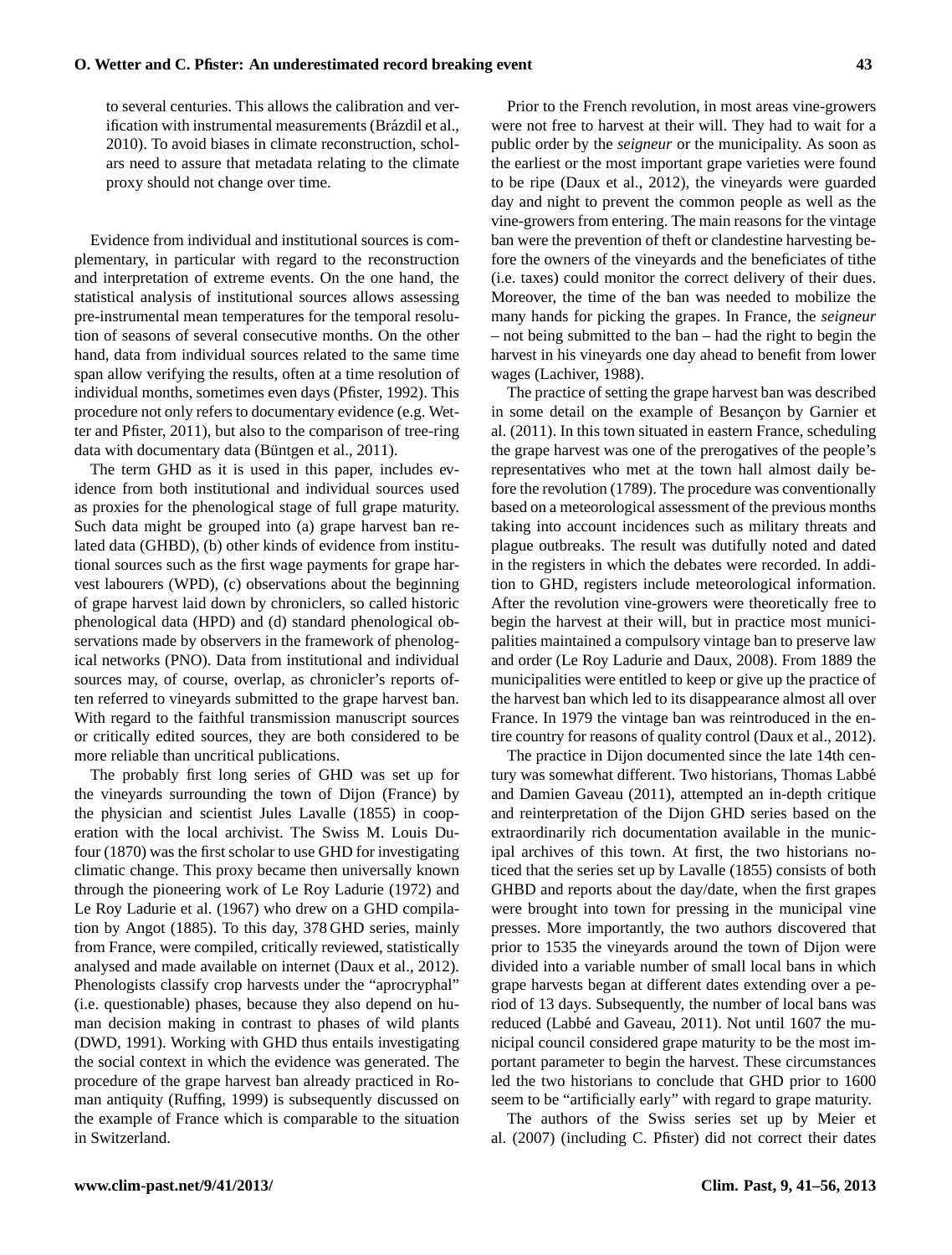from Julian to Gregorian calendar by adding 9 to 10 days, leading to too warm reconstructed temperatures before 1700 (Fig. 1). In Switzerland the new style was introduced by the Catholic cantons except Valais in 1584, whereas most Protestant cantons, not considering individual latecomers, adopted the Gregorian reform after 1700 (Richards, 1998). Minor differences between Meier et al. (2007) and our reconstruction after 1701 occur, because of the effects of the 11-yr moving average, some potential Protestant latecomers to the new calendar style and the fact that we used a somewhat different set of data, especially in the second half of the 20th century.

In order to get a more reliable basis for assessing preinstrumental warm season temperatures a new GHD series (1444–2011) being longer and more complete than Meier et al. (2007) was being set up for Switzerland. The procedure is discussed below.

# **The new Swiss GHD series**

Switzerland is located in central Europe and divided up into three major geographic regions, namely (a) the Alps, (b) the Jura Mountains and their foothills and (c) the intermediate region called the Swiss Plateau, where most vineyards are located. The country is situated in a zone of transitional climate influenced by both maritime and continental air masses.

Figure 2 (Fig. 2, upper part) summarizes the spatial location of the 17 local GHD together with the metadata used for merging the local series into a main series (Fig. 2.; box). The lower part of Fig. 2 shows the composition of the main series over time.

The new Swiss GHD series is composed from four different kinds of GHD, namely (a) (institutional) wage payment data (WPD) (b) (Institutional) grape harvest ban related data (GHBD), (c) (individual) historic phenological data (HPD) (d) (institutional) phenological network observation (PNO). Assessments of full grape maturity in 1540 is drawn from HPD in combination with narrative information.

In order to assess data uncertainties, the quality of the sources needs to be assessed depending on whether the observations are made by contemporaries and if we have access to the original manuscript or to a high quality publication. Non-contemporary sources or uncritical data publications, often without metadata, may contain printing or copying errors. The 17 local GHD series (see Fig. 2) and the main Swiss series are published online with the supplementary material including the appropriate correlation matrix and the scheme of quality criteria. First-quality GHD are available in the form of contemporary manuscripts (c/m). Contemporary published data (c/p) are of secondary quality. Data from non-contemporary manuscripts (nc/m) or from uncritical data publications (nc/p) have to be considered with caution.



Fig. 1. Non-calendar-style corrected GHD by Meier et al. (2007) vs. **The new Swiss GHD series**  corrected GHD by the authors of this article.

a. *Wage payment data (WPD) of the Basel Hospital (1444–* 1705) (Fig. 2, series S1): Brázdil and Kotyza (2000) first discovered the potential of account books for climate reconstruction in their analysis of the Czech town of Louny. WPD for the Swiss series were drawn from the books of expenditure of the hospital of Basel, which according the above mentioned scheme are a first class source. The hospital of Basel was a profit orientated enterprise providing the upper classes of the municipal community in return for donations or inheritances with pensions for the elderly and a disability-insurance. In the mid-fifteenth century the hospital was in possession of numerous estates in more than 80 villages; the estate accounts were recorded on a daily basis (von Tscharner-Aue, 1983). Like the *seigneurs*, the hospital was not subject to the vintage ban and therefore could begin the harvest without regard to other parties. For gaining the advantage of hiring day labourers at a lower price, this often meant early harvests (Lachiver, 1988). The hospital only hired day labourers to cultivate their own vineyards. These hands were paid at the end of each working day. The first appropriate entry in the account books thus represents the actual beginning of the corresponding agricultural activity. Three different vineyards cultivated by the hospital are mentioned in the books of expenditure. One was in Biel-Benken ("Spittelhof" 352 m a.s.l.), another one called "Spittelschüre" in Basel (275 m a.s.l.) and a third one in Fischingen (Germany) (313 m a.s.l.). Each vineyard had a southern exposure and was located in a perimeter of 10 km from Basel. Weather and climate influence in this area may thus be seen as generally coherent. Books of expenditure were kept on a daily basis from 1444 until 1705 (Wetter and Pfister, 2011) (Fig. 2, series S1). During these 262 yr cultivation practices and accounting procedures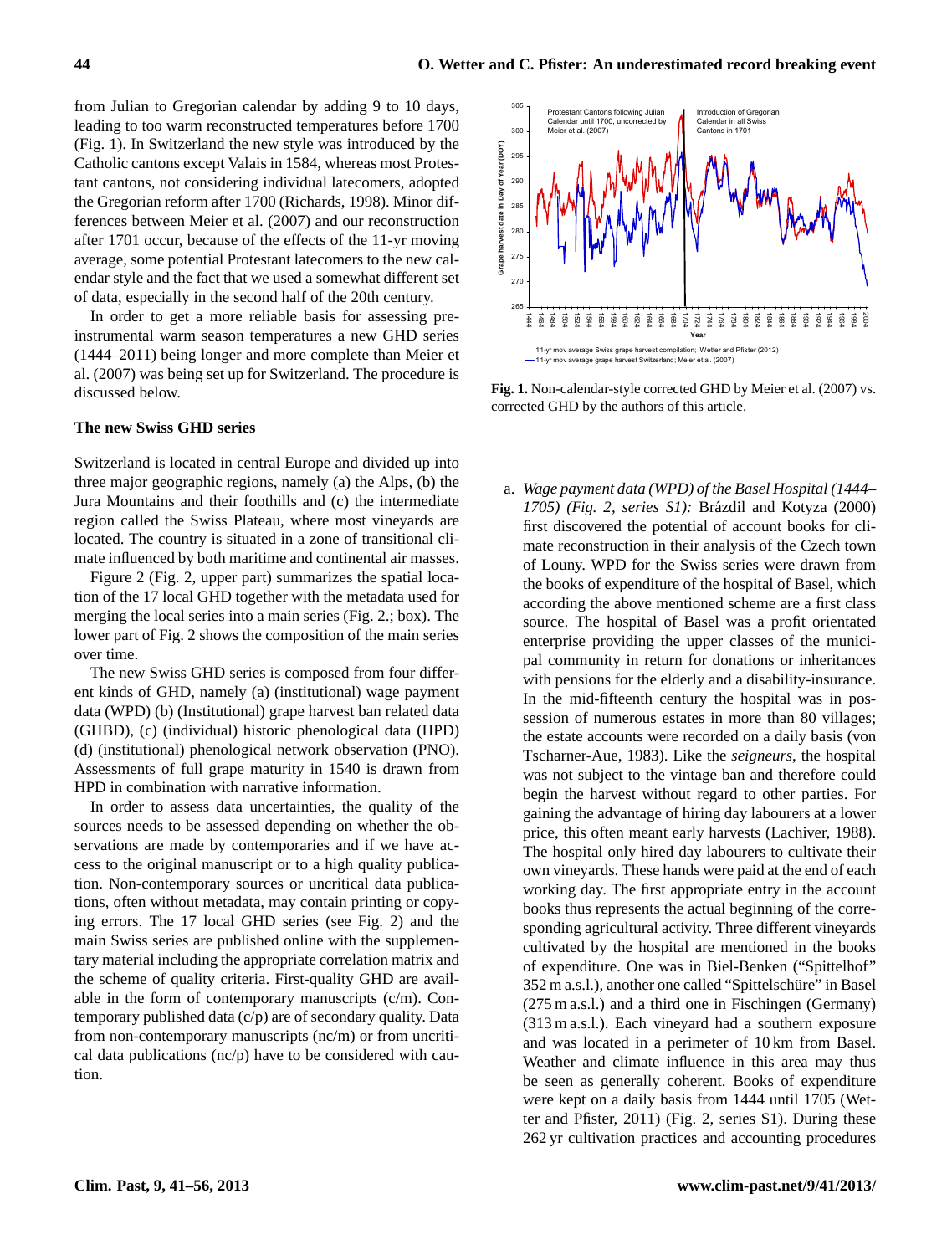

Fig. 2. Location, metadata and composition of 17 Swiss GHD se- $T_{\rm H}$  sees. ries.

remained the same as can be concluded from the fact that the series is stationary and without a trend. It only contains a few minor gaps.

- b. *Grape harvest ban related data (GHBD) (Fig. 2, series S2, S3, S5, S6, S7, S9):* The generation of GHBD is related to the lifting of the previously described vintage ban. All 7 series are contemporary. S2, S5 and S9 are entirely GHBD based. S3 and S7 are composed of GHBD and HPD, whereas S6 and S7 consist of GHBD and PNO.
- c. *Historic Phenological Data (HPD) (Fig. 2, series S3, S4, S8, S10, S11, S12, S13):* Prior to the establishment of national phenological observation networks working according to standardised guidelines, historical plant and animal phenological data (HPD) were laid down by amateur observers at their discretion (e.g. Rutishauser et al., 2007). In many cases the observations are presented within their meteorological context. HPD are not necessarily of lower quality than phenological network observations (PNO) though the lack of metadata (e.g. altitude, plant varieties etc.) is a source of uncertainty. As HPD were produced by individuals, the resulting series are rather short, spatially scattered and hardly

overlapping, so as to make their integration into a long composite main series difficult. S4, S8, S10, S11 are completely based on HPD, whereas S3 and S13 are based on GHBD (S3) and PNO (S13) as well. Furthermore, reliable HPD were used to assess grape maturity in 1540, as will be subsequently shown.

d. *Phenological network observation (PNO) (Fig. 2, series S7, S13, S14, S15, S16, S17):* Compared to Germany, which has a long tradition of phenological network observations (DWD, 1991), continuous PNO in Switzerland started as late as in 1951 (Defila and Clot, 2001). The BBCH standard manual, which is a system for a uniform coding of phenologically similar growth stages of all mono- and dicotyledonous plant species, defines 39 observation categories for vines. "Begin of harvest" is undeniably easy to be observed, whereas observations about physiological stages such as grape maturity are more difficult to be clearly identified (Meier et al., 2009). All in all, 6 PNO series (S7, S13, S14, S15, S16, S17), observed and recorded in the framework of the Swiss Weather Service Meteo-Swiss, were included in the new Swiss GHD series. Existing historic GHD series were, whenever possible, completed with corresponding PNO series, from which places of observation are known. Series S7 and S13 from Twann  $(GHBD + PNO)$  and Hallau  $(HPD + PNO)$  were combined with other GHD data types. Series S14–S17 are PNO series only.

Vineyards of the PNO series, from which all necessary metadata is available, are known to be south facing. The same is true for most vineyards still existing today near the locations of the historic GHD series making it quite plausible that these data relate to the same places and exposures. Altitude was derived from the locality where the vineyards were cultivated taking into account mean altitudes of the still existing vineyards based on information in Google Earth. This procedure possibly involves some uncertainties. Furthermore, up to the late nineteenth or even to the early twentieth century it is not known what varieties of red grapes were grown. This is also a major source of uncertainty. Varieties of Pinot Noir were known both in the German speaking and the French speaking part of Switzerland since the Middle Ages under different local terminology (Schlegel, 1973), which, however, cannot be resolved any more, today.

Pearson correlations of all series having a sufficient overlap of  $> 15$  values are significant at values between  $r = 0.63$  and  $r = 0.92$  ( $p = 0.01$  and  $p = 0.03$ ; only one correlation). Weaker correlations are related to distance, climate and soils as well as uncertainties related to grape varieties (e.g. north eastern vs. south western Switzerland).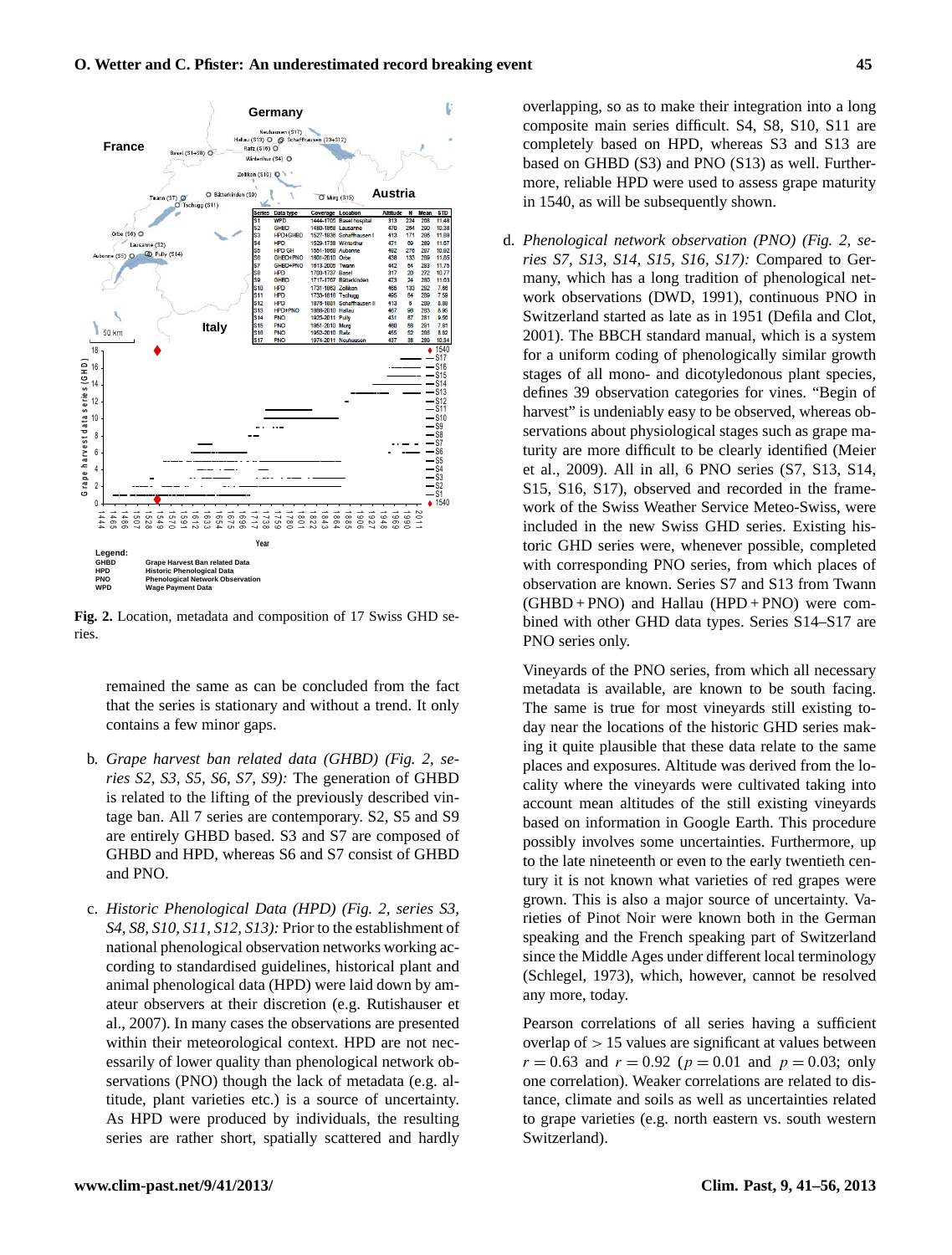e. *Assessment of grape maturity in 1540 from HPD and weather narratives:* None of the Swiss GHD series provides a date for 1540. Grape maturity was assessed from 3 HPD laid down in the context of detailed weather narratives about the effects of this extreme year motivated by drought scare. Chroniclers agree that rain only fell three or four times between early April and early August (Table S1, Sc2, in the Supplement). According to reconstructions of dominant meteorological situations by Jacobeit et al. (1999), blocking anti-cyclonic situations were quasi-persistent in summer (JJA) over large parts of Europe not considering the dusty-dry hot spring and the warm autumn. Vine-growers in Schaffhausen (Switzerland) were "long waiting for rain to begin the harvest", as chronicler Oswald Huber relates (Table S1, Sc3, in the Supplement). However, he writes "vinegrowers finally tackled the work nevertheless, because the plants withered" (Table S1, Sc3, in the Supplement). Vine-growers at the shores of Lake Constance and in the Upper Alsace interrupted the vintage after picking the juicy grapes (Burmeister, 2008; Stolz, 1979), because the remaining ones were quasi dried out. The vintage was then resumed after a two-day spell of rain around St. Michaels Day (8 October). The GHBD for Dijon available according to the supplementary material on internet is 4 October (DOY 278) (Chuine et al., 2004), whereas the corrected date contained in the Dijon series is 3 September (DOY 247) (Labbé and Gaveau, 2011) which agrees with the date given for Besancon (Daux et al., 2012). The wrong value given by Chuine et al. (2004) might be due to a copying error in the compilation by Angot (1885) used by Le Roy Ladurie (1972) and Le Roy Ladurie et al. (1967).

At harvest time grapes in many vineyards had withered (grapes became raisins). They yielded a sweet sherry-like wine (Glaser et al., 1999) which made people rapidly drunk (Table S1, Sc4, in the Supplement). In Würzburg (Germany) the premium wine of 1540 was stored in a nicely decorated barrel and only offered to guests of the court. The wine became so famous that Swedish soldiers after their conquest of the town in 1631 were seeking the precious barrel. However, because it was hidden behind a wall, they were unable to find it. The last bottle of the 1540 vintage containing the world's oldest still-drinkable wine is today exposed in the Würzburg citizen's hospital (Glaser et al., 1999).

These descriptions suggest that due to the record breaking heat and drought human decision making to begin the harvest in 1540 was related to rainfall rather than to grape maturity. Detailed observations by contemporary alert observers allow assessing the likely time of grape maturity using two complementary approaches

- i. The first draws on 89 systematic observations in the open vineyard in Zollikon (473 m a.s.l.) from 1732 to 1832 and concerns the phenological stages of veraison, which refers to the colour change and softening of berries (Mullins et al., 1992) and the beginning of grape harvest (Kohler, 1879). The mean difference between the two stages is 37 days which is consistent with the values of 35 to 40 days given by Daux et al. (2012). In 1540 veraison was reported on 5 July (Table S1, Sc3, in the Supplement) in Schaffhausen (403 m a.s.l.) and around 10 July (Table S1, Sc1, in the Supplement) in Zürich  $(408 \text{ m a.s.}!)$ . As the delay between veraison and harvest is known to be quite constant (Daux et al., 2012), this suggests a maturity related harvest date between 12 and 17 August. This conclusion is consistent with an observation about sweet grapes found in Schaffhausen on 4 August (Table S1, Sc3, in the Supplement).
- ii. The starting point for the second approach is Heinrich Bullinger's narrative that he tasted grape must ("Sauser") in Zürich on 10 August (Table S1, Sc1, in the Supplement). According to Werner Siegfried (personal communication, March 2012) grape must normally is obtained between one to two weeks before the main grape harvest starts which points to grape maturity between 17 and 24 August. This estimate coincides with a note in the chronicle of Ulm (south Germany) (438 m a.s.l.), situated in the comparatively cool climate of the Swabian Alb, that new wine was served already on 20 August (Table S1, Sc5, in the Supplement).

Considering the result of the two approaches, we assess the likely time of full grape maturity in 1540 to have been somewhere between 12 and 24 August. Both values were inserted in the temperature-GHD regression as a maximum and minimum value, which was derived from the calibration verification approach with HISTALP temperature anomalies (Auer et al., 2007), to assess AMJJ temperature anomalies in the extreme drought year (see Sect. 3).

# **3 Methodology**

We applied the standard palaeo-climatology calibrationverification approach using linear regression models between measured temperatures (dependent variable) and the proxy, which in our case is GHD (independent variable). The overlapping period of the two series is divided up in two subperiods. This configuration allows one of them to be defined as a calibration period, for which the linear regression model was calculated, and subsequent independent verification of the results using data from the second period, then *vice versa*. The usefulness of each model is characterized by (squared) correlation, standard error of estimate (SEE) (Dobrovolný et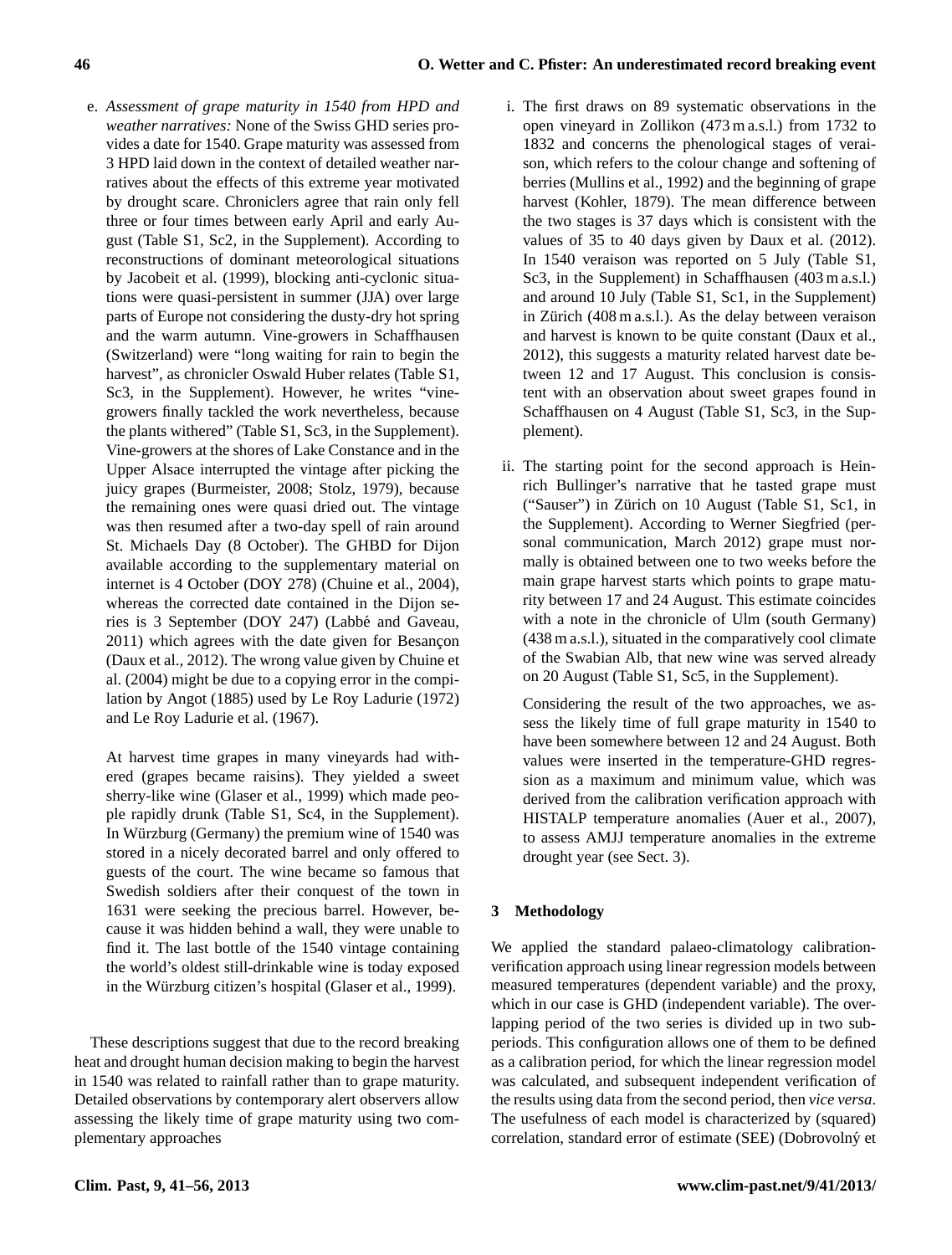# al., 2008) and the Durbin Watson autocorrelation test. In order to investigate the record breaking extreme event of 1540 we relied on coherent records made by contemporary chroniclers reporting on the advanced development of trees and vines and on the vine-growers' reasons for taking particular decisions in an exceptional situation.

A longer-standing discussion refers to the period within the year to be assessed from GHD, whether it is April to August (Chuine et al., 2004; Meier et al., 2007), April to September (Daux et al., 2012) or just April to July, as it is done in this investigation. In this context, Gladstones (2011) refers to the "widely observed phenomenon that temperatures of the first two or three growing season months, or alternatively the date of flowering, can usually predict quite closely the dates of veraison and maturity to follow [...]. The later phenological intervals show little response to temperature, and tend to be constant from year to year". His assessment confirmed by Daux et al. (2012) is in agreement with the results of stepwise regression analysis by Legrand (1979), Pfister (1984) and Guerreau (1995) showing that temperatures in August are not significant for the harvest date. We furthermore could replicate this result from a stepwise regression of our, and also from the GHD data published by Chuine et al. (2005).

# **4 Reconstruction of spring–summer (AMJJ) temperatures in Switzerland, 1444–2011**

The 17 local series presented in the previous section were adjusted (homogenised) for (a) dating style, (b) altitude and (c) variety (only series S1) before being merged into a composite main series.

- a. *Homogenisation for dating style:* As previously mentioned GHD series need to be adjusted for dating style. The series from Catholic cantons were adjusted by adding 9 days in the 15th century and 10 days in the 16th century prior to the Gregorian reform applied in 1584. Those from protestant cantons were adjusted by adding 9 and 10 days, respectively, prior to 1701.
- b. *Homogenisation for altitude:* The local GHD series were then adjusted for altitude as follows: the mean altitude of all 17 series is 436 m a.s.l. Two series –S6 (Orbe, Canton Vaud, 438 m a.s.l.) and S17 (Neuhausen, Canton Schaffhausen,  $437 \text{ m a.s.}$  a.s.  $\mu$ ) – are situated at almost the same altitude as the overall mean altitude of all series. Each of them has a mean of DOY 289, which, according to the homogenisation methodology by Chuine et al. (2004), was taken as the reference, to which the remaining 15 series were adjusted. This homogenisation was done by adding or subtracting to each record the difference between the long-term mean of the particular local series to the long-term mean of the reference series (i.e. DOY 289).

c. *Homogenisation for grape variety (series S1):* It turned out that the adjusted Basel WPD series appeared to be considerably too early with respect to altitude. This fact suggests the cultivation of earlier grape varieties in the Basel region. According to Dominik Wunderlin (personal communication, September 2011; Wunderlin, 1986) it is assumed that an early variety of Pinot Noir named "Äugstler" (early Red Burgundy) was grown in the Greater Basel region including southern Alsace and south western Germany. In Canton Schaffhausen (northern Switzerland) early Red Burgundy vines were also grown until the first decades of the twentieth century, for which appropriate phenological data are also available. Based on a statistical analysis of this evidence, Pfister (1984) demonstrated that Äugstler were on average ripe on 10 September, i.e. at the end of August (Julian style). This might also indicate the origin of the word "Augstler" – the name being probably linked to the month of August. He established a mean difference for veraison of 17 days between early Red Burgundy and the ordinary Pinot Noir grapes as well as a significant correlation of  $r = 0.87$  ( $N = 37$ ) between the veraison date of both varieties. The Basel WPD series was homogenized accordingly.

In a final step all GHD available for a particular year were annually averaged. The standard deviation of the averaged Swiss GHD series (average DOY of all available GHD series per year) amounts to 9.54 days. The new Swiss GHD series resulting from this homogenization-procedure was then calibrated with the monthly anomalies from the 1901 to 2000 mean of the long HISTALP temperature series going back to 1774. The HISTALP database consists of monthly quality controlled and homogenised instrumental records of temperature, pressure, precipitation, sunshine and cloudiness for the "greater Alpine region" comprising 724 000 km<sup>2</sup> , covering the whole territory of Switzerland, Liechtenstein, Austria, Slovenia and Croatia, together with parts of adjacent countries. Switzerland north of the Alps and the nearby regions are situated in the north-western sub-region of the "greater Alpine region" for which a particular temperature series is available (Auer et al., 2007; Böhm et al., 2010). It is used as a predictand for the present investigation.

The dates of 12 and 24 August were used in the regression for 1540 as a proxy of full grape maturity. As previously mentioned, they were obtained from two complementary approaches using detailed observations by contemporary meticulous observers. They represent the likely maximum and the minimum GHD derived from the above-mentioned approaches for this extreme year (see Sect. 2, (e). In summary, the two dates of 12th and 24th mark the margins of fluctuation within which full grape maturity likely occurred.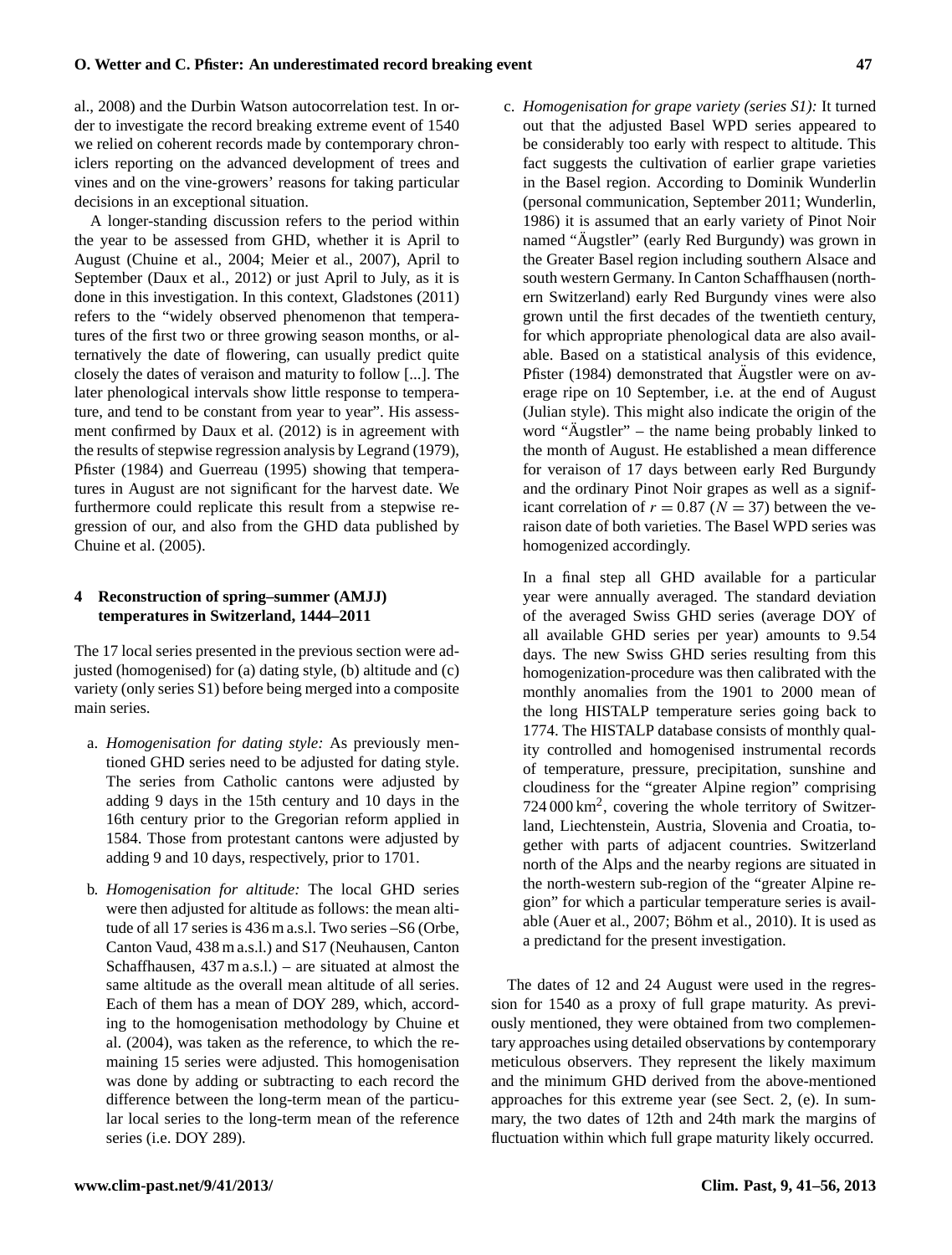Multiple stepwise linear regression revealed May temperatures to be the most important factor for GHD, followed by June, July and April (not shown). August was not significant in agreement with grape physiology (Mullins et al., 1992) which confirms earlier results by Legrand (1979) and Pfister (1984). Several independent calibration- and verification 50-yr sub-periods of the 1774–2005 HISTALP temperature anomaly series have been tested. It was found that there were overall good calibration and verification results.

The best verification match was found in the 1774–1824 sub-period where HISTALP spring–summer (AMJJ) mean temperatures significantly correlated with Pearson  $r = 0.86$  $(p = 0.01)$  (Fig. 3). The standard error of estimate (SEE) amounts to  $0.5\,^{\circ}\text{C}$ .

Figure 4 displays an 11-yr high-pass filter of reconstructed temperature anomalies. It is noticeable that the curve after 1990 does not fully represent the lengthening of the average growing season usually observed in the context of global warming. This reflects the previously mentioned fact established by Menzel et al. (2006) that responses of wild plants to global warming are larger than that of phases of crops which are also subject to management practice alterations. Moreover it has to be kept in mind that the reconstructed temperature variability is likely to be suppressed as a result of the regression method. The underestimation of the low-frequency variability typically amounts to 20 %–50 %. Nevertheless, low-frequency shapes are generally well reconstructed (Christiansen et al., 2009). The GHD based temperature reconstruction indicates that 1540 April–July mean temperature was between 4.7 °C and 6.8 °C ( $\pm$ 0.5 °C SEE) higher than the mean 1901–2000 HISTALP temperature (Auer et al., 2007) depending on the assumed date of full grape maturity (12 vs. 24 August). According to this approach 1540 was by far the warmest April to July temperature anomaly in the last 566 yr. The estimated record breaking value for 1540 is followed in descending order by that for  $1822 (+3.51 °C)$ and for 2003 ( $+2.86$ °C). The difference between 1540 and 2003 is quite large considering that measured AMJJ temperature anomalies from the 1901–2000 average in 2003 were 2.9 °C in HISTALP (Auer et al., 2007) and  $2.7$  °C in Basel (Begert et al., 2005). Fourth in the ranking is the year 1865 (+2.83 ◦C), followed by 1868 (+2.76 ◦C), 1718 (+2.67 ◦C), 1473 (+2.54 ◦C), 1556 (+2.5 ◦C), 1616 (+2.26 ◦C), 1794  $(+2.22 \degree C)$ , 1834  $(+2.21 \degree C)$ , 1536 and 1945  $(+2.17 \degree C)$  as well as 1846 (+2.1 °C) and 1471 (+2.07 °C). Coldest mean March–July temperatures appeared in 1542 ( $-2.63 \degree$ C) and 1698 (−2.59 ◦C). They were followed by 1628 (−2.39 ◦C), 1675 (−2.32 ◦C) and 1692 (−2.02 ◦C). Reconstructed temperatures for the well-known year without a summer (1816) surprisingly only are -1.36 °C. All significant positive and negative temperature anomalies exceeding  $\pm 2$  °C are consistent with narrative documentary evidence about warm, respectively cold seasonal conditions (Pfister, 1999). It is



Fig. 3. Calibration and verification of homogenised swiss grape harvest series with HISTALP 50-yr sub periods; 1774–1824 and 1955–  $\sim 0.005$ . 2005.

interesting to note that the latest GHD (1542) almost immediately follows the record breaking value of 1540.

#### **5 Discussion**

The discussion first involves a comparison of the new Swiss GHD series with those from neighbouring regions as well as with the index-based monthly and seasonal  $T$  reconstruction by Dobrovolný et al. (2010) and 4 MXD tree ring series. Best correlations are shown in Table 1. Subsequently, the estimates for 1540 are compared with those for 2003.

Overall correlations between the homogenised Swiss GHD and other GHD series show good results (Table 1). The Besançon series (Garnier et al., 2011) correlates best with 0.82, followed by the corrected Dijon series (Labbé and Gaveau, 2011). Correlations with the series from Western Hungary and Vienna are somewhat lower, which is related to spatial distance. The Pearson correlation of the uncorrected Burgundy GHD series (Chuine et al., 2004) warrants a closer inspection.

31-yr moving correlations with the uncorrected Dijon GHD compilation series (green curve) reveal that the low correlation is due to the period 1516 to 1555, where the values drop to  $r = 0.19$ . This is a consequence of wrong values in 1522 and 1523 and the questionable value for 1540 (Fig. 5). The overall correlation of 0.76 obtained with averaged AMJJ Swiss documentary temperature indices (Dobrovolný et al.,  $2010$ ) is relatively low which might be due to an accumulation of errors involved with estimating temperatures for individual months.

Correlations with tree ring (MXD) series are all significant, albeit on very different levels. The series presented by Battipaglia et al. (2010) averages MXD data for Larch from Lötschental (Canton Valais) as well as for Pine from Lauenen (Bernese Oberland) and Tyrol (Austria). Considering the inclusion of Tyrol situated some distance from the Western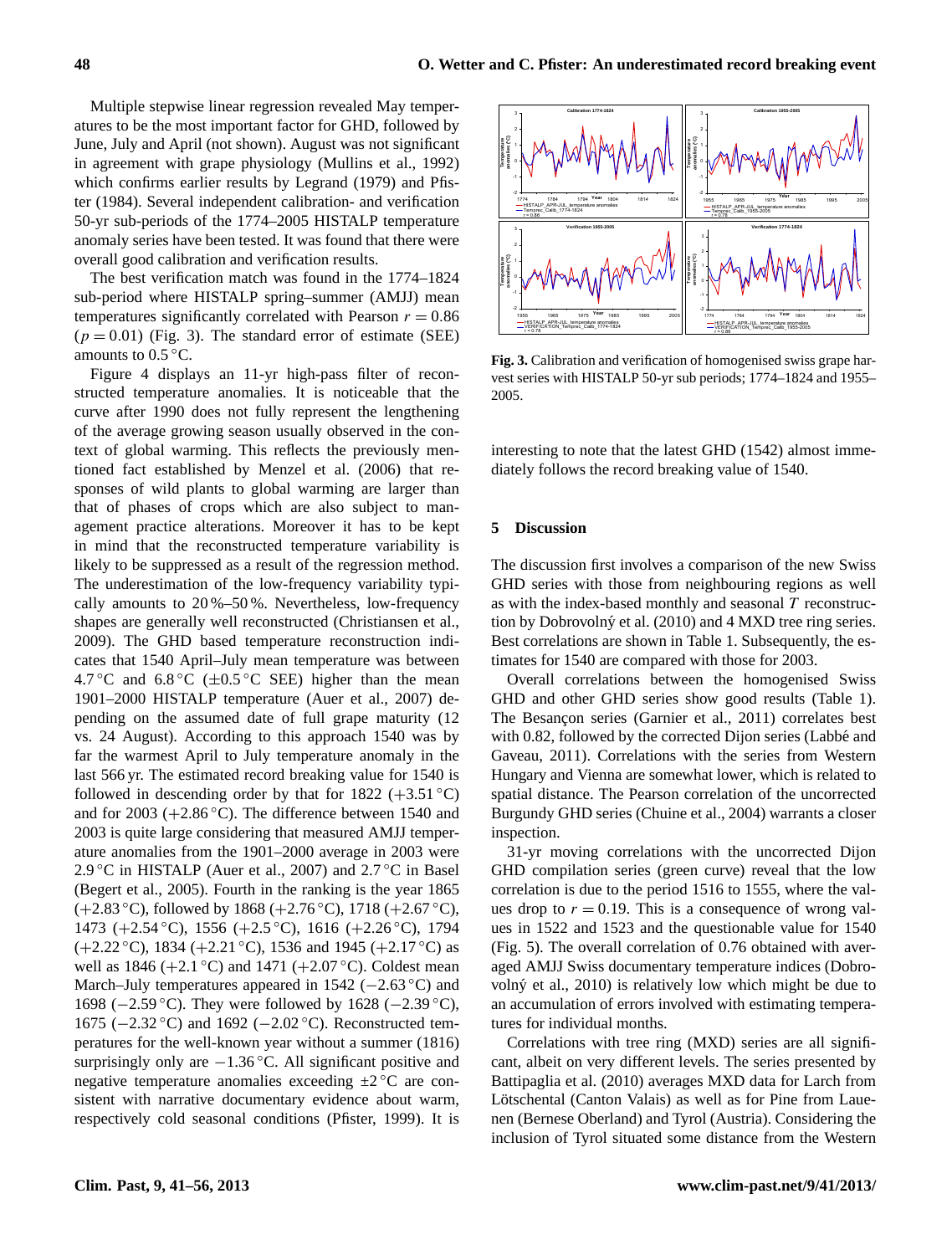| Type of evidence                     | Origin                        | Correlation (Pearson)   | <b>Authors</b>            |
|--------------------------------------|-------------------------------|-------------------------|---------------------------|
| <b>GHD</b>                           | Besançon (France)             | $r = 0.82$ ; $p = 0.01$ | Garnier et al. (2011)     |
| Documentary based (AMJJ) $T$ Indices | Switzerland                   | $r = 0.76$ ; $p = 0.01$ | Dobrovolný et al. (2010)  |
| <b>GHD</b>                           | Dijon (France) corrected      | $r = 0.73$ ; $p = 0.01$ | Labbé and Gaveau (2011)   |
| <b>GHD</b>                           | Burgundy (France) uncorrected | $r = 0.67$ ; $p = 0.01$ | Chuine et al. (2004)      |
| MXD (Pine, Larch)                    | Swiss Alps, Tyrol (Austria)   | $r = 0.55$ ; $p = 0.01$ | Battipaglia et al. (2010) |
| GHD and grain harvest dates          | Köszeg (Hungary)              | $r = 0.53$ ; $p = 0.01$ | Kiss et al. $(2011)$      |
| <b>GHD</b>                           | Vienna (Austria)              | $r = 0.51$ ; $p = 0.01$ | Maurer et al. (2009)      |
| MXD (Larch)                          | Swiss Alps                    | $r = 0.23$ ; $p = 0.01$ | Büntgen et al. (2009)     |
| MXD (Pine)                           | Swiss Alps                    | $r = 0.15$ ; $p = 0.01$ | Büntgen et al. (2006)     |
| MXD (Pine)                           | Italian Alps                  | $r = 0.14$ ; $p = 0.01$ | Carrer et al. (2007)      |

**Table 1.** Overall Pearson correlations between Swiss GHD and other climate proxy series.

Swiss Alps, the correlation of 0.55 is surprisingly high. On the other hand, correlations with the other two series from the Swiss Alps are surprisingly low which would warrant further inspection (see Table 1). Correlations with tree ring based temperature series derived from other regions in Europe far from Switzerland are very close to zero (e.g. Finland, Sweden; Esper et al., 2012; or Albania; Seim et al., 2012, etc.). This might be caused by distance, the use of another type of proxy, different time windows of reconstructed temperatures (AMJJ vs. JJA or MAMJJAS etc.) as well as by differing climatic conditions which taken together may aggregate possible errors. An in depth analysis of the reason for the low correlations would be interesting but is beyond the scope of this paper.

The key point of this analysis involves comparing spring– summer temperatures in 2003 and 1540. It should be borne in mind that the comparison involves AMJJ temperatures only. As the 35 to 40 days preceding the harvest are known not to be subject to temperature induced modifications (Daux et al., 2012), it can be excluded that August temperatures mattered at all for the Dijon GHD of 15 August 2003. Then we need to consider that the GHD of 3 September, 1540 contained in the corrected Dijon series (Labbé and Gaveau, 2010) does not represent full grape maturity, as many grape harvests were postponed beyond this stage until the next rain spell due to severe drought impacts. The likely time of full grape maturity in Switzerland was assessed to be between 12 and 24 August. This estimate refers to vineyards situated somewhat above towns in the Swiss Plateau at altitudes of 400 to 410 m a.s.l. Thus, they are compatible with the mean altitude (436 m a.s.l.) of the main Swiss series. Estimating the 1540 date of full grape maturity for Dijon, situated at 245 m a.s.l. in the context of this information is more speculative. It would involve adjusting the date for Switzerland to Dijon by subtracting 18 days according to the average difference of GHD for Dijon (DOY 271) and the Swiss series (DOY 289). This leads to dates between 25 July and 6 August, 1540 for the likely full grape maturity in Dijon which at least does not contradict the main argument that AMJJ temperatures in 1540 were likely higher than in 2003.

Estimates of the AMJJ temperature anomaly in 1540 obtained from the Swiss series are 4.7 °C and 6.8 °C ( $\pm$ 0.5 °C SEE), respectively, according to the assumed date of full grape maturity of 24 and 12 August. These estimates are undoubtedly higher than the 2003 AMJJ temperature anomalies of 2.5 ◦C from the 1960–1989 average measured in Paris (Rousseau, 2009). Further uncertainties of this estimate involve the fact, that the dates of full grape maturity in Switzerland were obtained from observations of grape-vine development made by several vine-growers, for which, of course, uncertainties cannot be quantified. Moreover, it remains to be determined by further research whether and how far this result obtained from local analyses can be spatially extrapolated. A further uncertainty relates to effects of drought stress. It cannot be excluded that the outstanding conditions in 1540 slowed down the process of grape maturity. Pierre de Teysseulh being a capitular of the church of Limoges (central France) notes that "this year there was such a great drought that grapes were harvested in August. The grapes were like roasted and the leaves of the vines had fallen to the ground like after a severe frost" (Table S1, Sc6, in the Supplement). Grapes rate of net photosynthesis decreases significantly above 35 °C. The absolute limit of  $CO<sub>2</sub>$  absorption is reached if 40 ◦C are achieved. In such cases the plant stops its vegetative activity. Low water drainage soils in combination with dry periods may furthermore have the same effect on the plants growth phase if temperatures for a longer time period do not fall below 30 ◦C (Currle et al., 1983).

Trees like vines suffered from drought stress. According to chronicler Sebastian Fischer from Ulm (south Germany), leaves on the trees withered (at the peak of the worst heat wave) in early August and fell to the ground "as if it had been in late autumn" (Table S1, Sc5, in the Supplement). A comparison of MXD values for 1540 between the series from Lötschental (Canton Valais), Lauenen (Bernese Oberland) and Tyrol (Battipaglia et al., 2010) reveals striking differences between the series. Whereas mean MXD of trees in Lötschental situated in the rain shadow between two Alpine mountain chains is negative, the values from Lauenen and Tyrol both situated at the windward side of the Alps range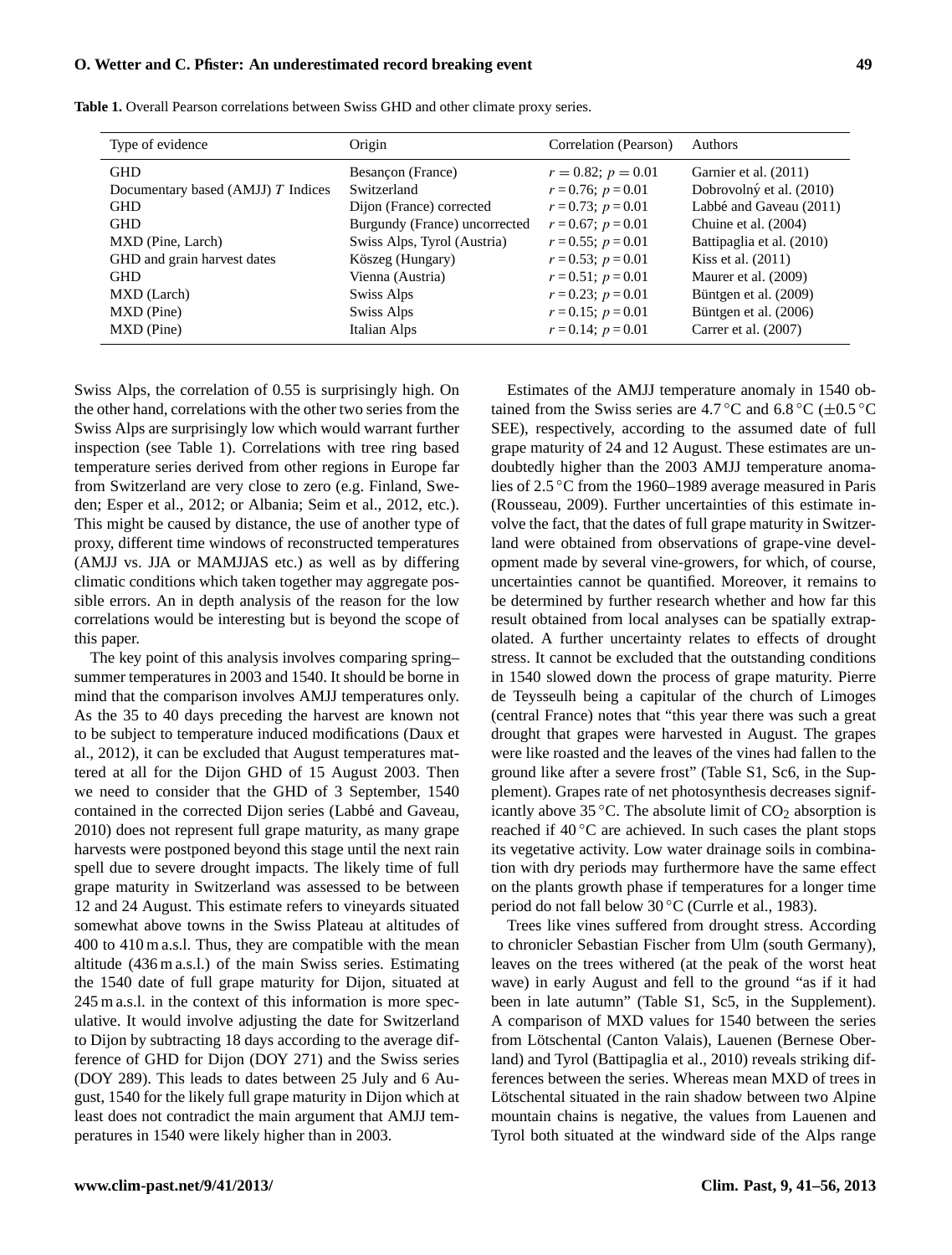

Fig. 4. Temperature reconstruction based on the homogenised Swiss GHD series covering the period from 1444-2011.



Fig. 5. 31-yr moving correlation between Swiss compiled GHD and Central European temperature proxy series.

in the 95- (Lauenen) and the 98- (Tyrol) percentile, albeit the Supplement) and Biel-Bienne (Table not quite indicating record-breaking temperatures. Accord-<br>
plement). Heat became unbearable from dampen drought effects (Table S1, Sc7, in the Supplement). The ment). Four independent contemporary ing to the botanist and politician Renward Cysat in Lucerne, dew was abundant enough north of the Alps to substantially

Detailed qualitative descriptions of weather patterns and ing the situation in vine-growing areas their impacts on human, ecological and physical systems, be-<br>Alsace agree that it did not rain a drop b For the 1628 Center of the 1692 (Cherrica), 1675, 1675, 1682 (-2.39), 1675, 1682 (-2.02 °C), 1692 (-2.39 °C), 1693 (-2.39 °C). The heat wave probably peaked in ing widespread in a European scale, provide the most contained from the new Swiss series. The drought and heat in 1540 began earlier than in 2003, it was more intense and it lasted much longer, namely more than 10 months. High temperatures already prevailed in the long rainless period in spring 1540 according to a report about full flowering of cherry trees on around 10 April in Ancy-sur-Moselle (265 m a.s.l.) and cherries being already ripe a month later at the same place (de Bouteiller, 1881). All vines had finished blossom on 10 June in Winterthur (Table S1, Sc3, in

nd politician Renward Cysat in Lucerne, ering the fact that quarrymen in Besançon (France) got time n) and the 98- (Tyrol) percentile, albeit the Supplement) and Biel-Bienne (Table S1, Sc8, in the Suprecord-breaking temperatures. Accord-<br>
plement). Heat became unbearable from early June, considve descriptions of weather patterns and ing the situation in vine-growing areas of Switzerland and nan, ecological and physical systems, be-<br>Alsace agree that it did not rain a drop between 23 June and European scale, provide the most con-<br>6 August (Table S1, Sc2, Sc10, Sc11, Sc18, in the Supple-Whiss series. The drought and heat in August. In Besancon people used taking refuge in cellars afthan in 2003, it was more intense and ter  $09:00$  a.m. LT because they could not stand the heat in er, namely more than 10 months. High. the streets during the day (Table S1, Sc12, in the Suppleording to a report about full flowering parsons preaching "about the hot and dry weather, begging around 10 April in Ancy-sur-Moselle God for rain" (Table S1, Sc5, in the Supplement). At that herries being already ripe a month later time, widespread (self-)ignition of forests and grassland is  $\frac{1}{20}$  are boutener, 1001). This might and the migration by distance-of-, the migration of the Supplement, which is off from hard physical work. (Table S1, Sc9, in the Supplement). Four independent contemporary chroniclers describment). The heat wave probably peaked in late July and early ment). On 2 August, the town council of Ulm ordered the indicated by Swiss, Alsatian and German chroniclers (Ta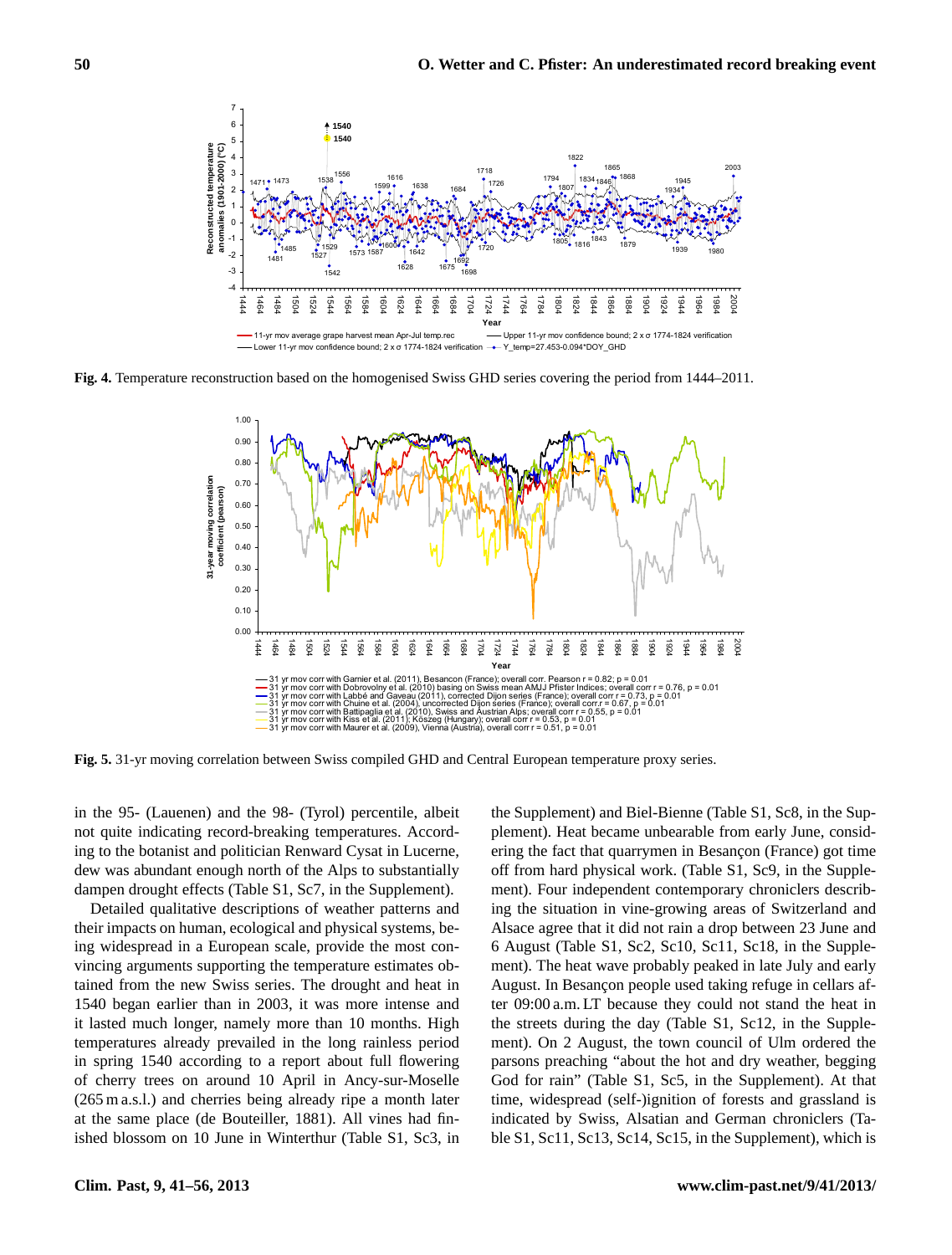not known for Western and Central Europe in 2003. In central Portugal, where forest fires were rampant at this time in 2003, the temperature anomalies reached values higher than 9 °C (García-Herrera et al., 2010).

These observations suggest that the temperature excess estimated for 1540 in comparison to 2003 mainly needs to be credited to heat waves in April–May and July, which, considering the positive temperature anomalies of  $0^{\circ}$ C in April, 1.1 ◦C in May and 2.9 ◦C in July from the 1901–2000 average measured in Basel (in 2003), were probably more extreme in 1540. A valid comparison with June  $(6.8 \degree C)$  in 2003 is not possible. The fact that not a drop of rain fell during the entire month in 1540 suggests that temperatures may have been at about the same level as in 2003 (all values according to Begert et al., 2005). As previously mentioned, temperatures in August cannot be assessed from GHD. Chronicler Malachias Tschamser notices that the longest and most severe heat wave in Alsace occurred in the 32 days from 10 July to 10 August (Table S1, Sc15, in the Supplement). Chronicler Hans Salat confirms this observation mentioning that a rain spell began on 11 August in Lucerne (Table S1, Sc16, in the Supplement). These observations suggest that the extreme heat spell in 1540 culminated a couple of days earlier than in 2003. Temperatures from 11 to 31 August 1540 might have been at about the same level as in 2003 considering the observation of a second bloom of fruit trees in early September 1540 in Guebwiller (Alsace) (Stolz, 1979) which reflects similar observations being made in Munich at the same time in 2003 [\(http://de.wikipedia.org/wiki/Hitzewelle](http://de.wikipedia.org/wiki/Hitzewelle_2003) 2003; last access: 3 September 2012). Based on observations by vinegrowers of a second flowering of vines on 9 October and cherries reaching maturity for a second time in Lindau on the shore of Lake Constance (Burmeister, 2008), it can be concluded that September and October were probably warmer than in 2003. The reports by several chroniclers (Table S1, e.g. Sc2, Sc11, etc., in the Supplement) agree that weather was sunny and warm "like in April" until Christmas (Julian Style), i.e. 4 January 1541, without any frost and snow covering the ground (Table S1, Sc1, in the Supplement). At that time, several people demonstratively swam across the Rhine at Schaffhausen (Canton Schaffhausen) (Table S1, Sc3, in the Supplement). Chroniclers were eager to include such physical evidence in their narratives to demonstrate how extraordinarily warm it still was at the beginning of winter 1540/1541. Taking into account the preceding extreme spring–summer temperature anomaly and the outstandingly warm conditions in autumn (SON) until December 1540, we assume that water temperatures might have been at about  $15^{\circ}$ C which is considerably below comfortable water-temperatures for swimming. Maximum water temperatures of the Rhine measured at this time of the year within the period 1978 to 2011 were about 11 °C in December 2006 and about 9 °C in January 2007 (Data from Swiss Federal Office for the Environment FOEN). Updated European averaged autumn and winter air temperature time-series indicate that temperatures for



pling and feedback loop (Seneviratne et al., 2010). **Fig. 6.** Processes contributing to soil moisture–temperature cou-

autumn 2006 and winter 2007 were likely the highest for more than 500 yr (Luterbacher et al., 2007). According to the further dual  $\cos \frac{1}{2}$ . (European at can,  $\sin \frac{1}{2}$ ,  $\sin \frac{1}{2}$ ,  $\sin \frac{1}{2}$ ,  $\sin \frac{1}{2}$ ,  $\sin \frac{1}{2}$ ,  $\sin \frac{1}{2}$ ,  $\sin \frac{1}{2}$ can underlying the reconstruction of monthly temperatures in central Europe on the basis of Pfister indices, the year 1540 was the warmest since 1500 (Dobrovolný et al., 2010).

The conditions under which temperatures rise to record breaking levels were intensively investigated after the 2003 event (see the review by Seneviratne et al., 2010, and references therein, Fischer et al., 2007). There is consensus that soil moisture–temperature interactions were a key driver in the sequence of events that led to the exceptional heat wave in early August, 2003. In temperate climates, a considerable part of incoming shortwave radiation is generally used for evapotranspiration, i.e. for driving the so-called latent heat flux. The remaining sensible heat flux ultimately impacts air temperature. In case of an initial strong soil moisture anomaly which may occur after a dry spring, the share of sensible heat increases with the higher position of the sun in early summer leading to higher air temperatures (see relationship A in Fig. 6).

Relationship B relates to the link between evapotranspiration and sensible heat flux. Decreased evapotranspiration leads to an increase in sensible heat flux and thus to an increase in air temperature. Relationship C relates to a potential positive feedback leading to a further temperature increase: increased temperature leads to a higher evaporative demand, and thus to a potential increase in evapotranspiration despite the dry conditions, possibly leading to a further decrease in soil moisture. The feedback loop inducing land– atmosphere coupling can continue until the total drying of the soil, when temperature increases cannot be dampened by any further increases in evapotranspiration (Seneviratne et al., 2010). In 2011, the pre-conditions for record breaking temperature in summer were met after an intense spring drought, but several waves of heavy rainfall in June may have inhibited the trigger of feedbacks (Quesada et al., 2012). In 2003, spring drought was again intense with precipitation between February and May being below 50 %. But this time, the spring drought gave way to consecutive episodes of intensive anticyclonic anomalies in the summer months associated with stationary blocking, clear skies, high temperatures and high evaporation amplifying temperatures through the feedback processes described above (García-Herrera et al.,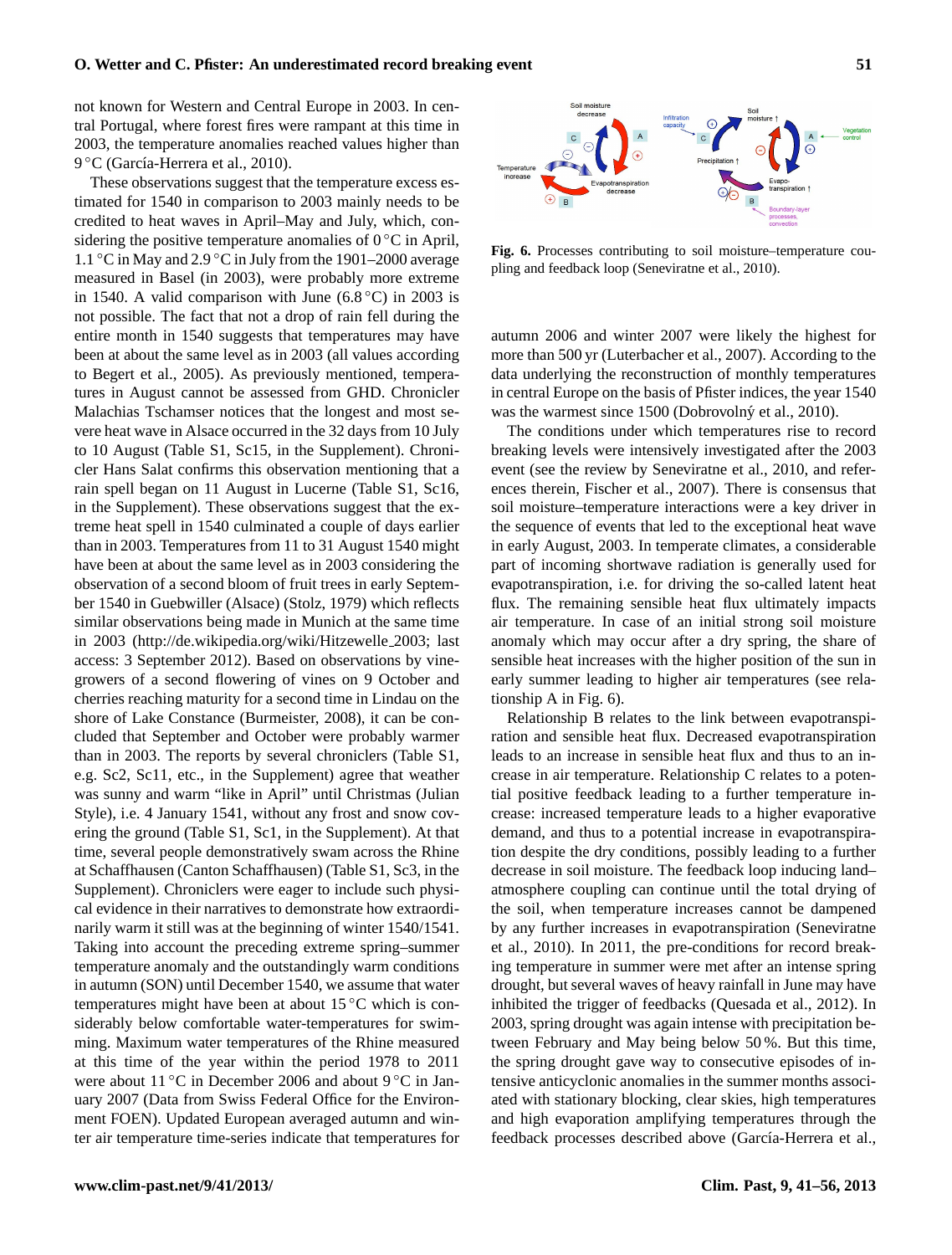2010). Sensitivity analyses suggest that given climatologic mean soil moisture and similar continental-scale circulation, the 2003 JJA surface temperature anomalies would have been reduced by around 40 %. Thus in absence of soil moisture feedbacks, summer 2003 would still have been warm, but it would not have been such a devastating event as it turned out to be (Fischer et al., 2007).

Rainfall observations from Swiss and Alsatian chroniclers living in the core region of the record breaking anomaly in 1540 provide some clues for assessing soil moisture deficits (Della-Marta et al., 2007). Some observers did not only specify when, but often also how long and how intensively it rained. For example, chronicler Oswald Huber from Schaffhausen reports just one abundant rain spell from 12 February to early June (about 10 June) (Table S1, Sc3, in the Supplement). Hans Stolz from Guebwiller (Alsace) confirms Huber's observations specifying that between February and 10 June it only rained for three days in mid-March, whereas April and May were throughout sunny and very warm (Stolz, 1979). It is concluded from these reports that spring drought in 1540 was far more severe than in 2003. Observations about extreme soil desiccation (Stolz, 1979) and soil cracking (Table S1; Sc7, in the Supplement) confirm the hypothesis of a record-breaking soil moisture deficit. Some cracks were so wide that people could put their feet into them (Table S1, Sc17, in the Supplement). Consecutive episodes of intensive anticyclonic anomalies following the 1540 spring drought may have activated the previously described positive feedback loop of rising temperatures and evaporation leading to record-breaking temperatures within the last 500 yr.

#### **6 Summary and conclusion**

Firstly, the main results of the study are briefly reviewed. Subsequently, fundamental issues regarding the approach to be applied for reconstructing record breaking extreme events from documentary data are addressed.

A new long Swiss GHD series (1444 to 2011) was set up to assess spring–summer (AMJJ) temperatures; August temperatures were excluded as these are not significant for the date of grape maturity. The calibration-verification approach using the HISTALP temperature series (Auer et al., 2007) for the north-western part of the Greater Alpine Area yielded the result that spring–summer (AMJJ) temperature anomalies in 1540 from the 20th century mean were between  $+4.7$  °C and  $+6.8 \degree C \ (\pm 0.5 \degree \ \text{SEE})$  higher than those measured in 2003. From observations of a second bloom of fruit trees in early September, a second flowering of vines in October and the absence of cold spells in conjunction with extreme drought until the end of the year it is concluded that autumn (SON) was likewise warmer than in 2003. Considering the significance of soil moisture deficits for the generation of record breaking heat waves, these results still need to be validated with estimated seasonal precipitation.

The summer (JJA) 2003 was claimed to be unprecedented. Evidence from GHD and tree-rings led to the conclusion that it was likely warmer than any other year since the Middle Ages. Although it is not possible to simply extrapolate our results for Switzerland from GHD to a wider domain, it is concluded from a great number of coherent qualitative documentary evidence about the outstanding drought in 1540 that temperatures were likely more extreme in large parts of Western and Central Europe than in 2003. The persistent temperature and precipitation anomaly in that year, described in an abundant and coherent body of qualitative documentary evidence, may have severely affected the reliability of GHD and MXD measurements on tree-rings as proxy-indicators for temperatures. Due to the crossing of a poorly understood drought stress threshold it was widely observed that grapes were desiccated at the climax of the heat wave in early August, which led many vine-growers to interrupt or postpone the harvest despite full grape maturity until the next rain spell. Likewise, many trees were under extreme drought stress concluding from observations that leaves withered and fell to the ground as would typically observed in late autumn. It remains to be determined by further research whether and how far this result obtained from local analyses can be spatially extrapolated.

Fundamental considerations regarding the estimate of record-breaking extreme events in the pre-instrumental past deal with four issues, namely (a) the critical evaluation of sources, (b) the approach to deal with past extreme events, (c) the role to be played by documentary sources laid down by individuals in assessing extremely rare events in the past and d) the interpretation of the 1540 extreme event in the context of global warming.

- a. All proxies have their strengths and limitations and only if we can find a similar signal in different types of proxies a robust assessment of past record breaking temperatures can be made. GHD are a valuable documentary proxy for past summer (AMJJ) temperatures. However, their interpretation "should be seen as a delicate task requiring a lot of endurance and accurateness (sic)" (Labbe and Gaveau, 2011), similar to data analysis in ´ the sciences. Drawing on uncritical compilations in using documentary evidence involves a risk of obtaining flawed results. Moreover, model building using documentary evidence should be complemented by an in depth interpretation of historical decision making over time.
- b. Extreme events are rare, which means there are few data available to make assessments regarding changes in their frequency or intensity (Field et al., 2012). They involve situations in which both human and ecological systems behave non-linearly outside the normal range of biological and probability laws.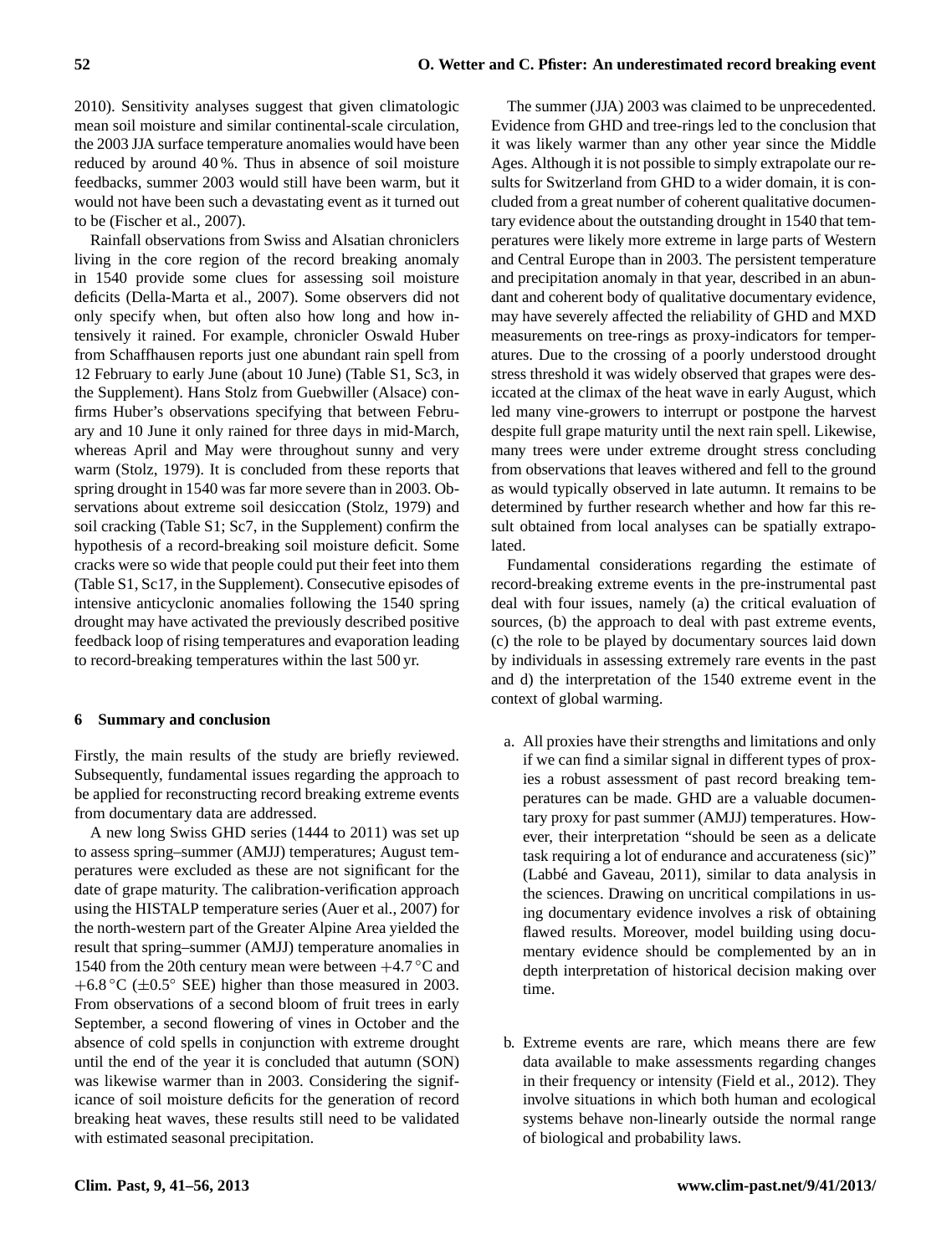- c. Detailed observations provided by contemporary chroniclers describing both, (bio-) physical proxy data as well as the underlying meteorological conditions and the related human decision making should be used to assess the severity of record breaking extreme events and their impacts on human, ecological and physical systems. Besides the example of 1540, this conclusion also refers to tree-ring based studies by Battipaglia et al. (2010) and Büntgen et al.  $(2011)$ . As the latter authors put it, documentary evidence independently confirmed many of the dendro-signals over the past millennium, and further provided insight on causes and consequences of ambient weather conditions related to the reconstructed extremes. We must not play the statistical and the narrative approach against each other. Rather, the two approaches are complementary accounting both for the ordinary and for the extraordinary. Subsequent analyses should focus on assessing precipitation and drought severity to make the worst case event of 1540 and its devastating impacts more plausible and comprehensive (Wetter et al., 2013). Further record breaking extreme events are to be expected for the period prior to 1500 (Luterbacher et al., 2007) which has so far not be systematically investigated.
- d. The result presented in this paper that spring–summer (AMJJ) temperatures in 1540 in Western Europe likely exceeded the amplitude of the previous hottest summer of 2003 does not challenge the notion that summer 2003 can be partly related to global warming (Stott et al., 2004). It shows that even more extreme events than 2003 are documented from the pre-instrumental period under cooler climate conditions than today. Strikingly, the record-breaking warm spring–summer anomaly of 1540 was almost immediately followed by the coldest spring–summer (AMJJ) within the last 500 yr. Future analyses are needed to assess how frequent low probability-high impact events such as 1540 might become in the second half of the 21st century under conditions of continuous global warming.

## **Supplementary material related to this article is available online at: [http://www.clim-past.net/9/41/2013/](http://www.clim-past.net/9/41/2013/cp-9-41-2013-supplement.pdf) [cp-9-41-2013-supplement.pdf.](http://www.clim-past.net/9/41/2013/cp-9-41-2013-supplement.pdf)**

*Acknowledgements.* Acknowledgements are due to the Swiss National Science Foundation (Grant 100011-120157), the Oeschger Centre for Climatic Change Research, University of Bern, Bern, Switzerland, the Dr. H. A. Vögelin-Bienz-Stiftung, the Joséphine de Kármán-Stiftung and the Institute of History at the University of Bern for funding support. Rudiger Glaser, Departement of Ge- ¨ ography, Albert-Ludwig-University Freiburg; Karl Heinz Burmeister, Lindau, Thomas Labbé, CNRS, Université de Bourgogne, Dijon and Laurent Litzenburger, Centre de Recherche Universitaire Lorrain d'Histoire, Université de Lorraine, Nancy are acknowledged for providing documentary evidence. Jan Esper, Department of Geography, Johannes Gutenberg University, Mainz and Ulf Buntgen, Swiss Federal Research Institute for Forest, Snow ¨ and Landscape, WSL are acknowledged for providing dendro evidence. Thomas Herren, Bio- und umweltmeteorologische Anwendungen, MeteoSchweiz, Zürich and Jean Laurent Spring, Agroscope Changins-Wädenswil, ACW, Centre de Recherche Pully are acknowledged for providing grape phenological network observations. Sonia Seneviratne, Institut für Atmosphäre und Klima, ETH Zürich is acknowledged for the allowance to include a figure. The State Archive of Basel is acknowledged for granting access to original sources and the immense willingness of the staff to help. The expert advice of Werner Siegfried, Agroscope Changins-Wädenswil, ACW, was indispensable to properly assess the extraordinary situation of the vines in 1540. The Swiss Federal Office for the Environment (BAFU) is credited for providing monthly water temperature maxima of the Rhine at Rheinfelden from 1978 to 2011. Urs Neu, ProClim, Bern, Jürg Luterbacher, Department of Geography, Justus-Liebig University Gießen and Thomas Stocker, IPCC WGI Technical Support Unit University of Bern are acknowledged for their important and constructive critique which helped to improve this paper significantly. Last not least we want to thank Kathleen Pribyl, University of Brighton, for style corrections.

We are grateful for the many suggestions and thought-provoking impulses of the four anonymous reviewers and the editor as well as for the comments of Pascal Yiou that – taken together – allowed a significant improvement of our paper.

Edited by: H. Goosse

#### **References**

- Alexandre, P.: Le Climat en Europe au Moyen Age Contribution à l'histoire des variations climatiques de 1000 à 1425, d'après les sources narratives de l'Europe occidental, Ecole des Hautes Etudes en Sciences Soc, Paris, 1987.
- Angot, A.: Etude sur les Vendanges en France, Annales du Bureau Central Metéorologique de France, Année 1883, M. E. Paris, Bureau Central Météorologique de France, B.29–B.120, 1885.
- Auer, I., Böhm, R., Jurkovic, A., Lipa, W., Orlik, A., Potzmann, R., Schöner, W., Ungersböck, M., Matulla, C., Briffa, K., Jones, P. D., Efthymiadis, D., Brunetti, M., Nanni, T., Maugeri, M., Mercalli, L., Mestre, O., Moisselin, J.-M., Begert, M., Müller-Westermeier, G., Kveton, V., Bochnicek, O., Stastny, P., Lapin, M., Szalai, S., Szentimrey, T., Cegnar, T., Dolinar, M., Gajic-Capka, M., Zaninonvic, K., Majstorovic, Z., and Nieplova, E.: HISTALP – historical instrumental climatological surface time series of the Greater Alpine Region 1760–2003, Int. J. Climatol., 27, 17–46, 2007.
- Barriopedro, D., Fischer, E. M., Luterbacher, J., Trigo, R. M., and García-Herrera, R.: The Hot Summer of 2010. Redrawing the Temperature Record Map of Europe, Science, 332, 220–224, 2011.
- Battipaglia, G., Frank, D., Büntgen, U., Dobrovolný, P., Brázdil, R., Pfister, C., and Esper, J.: Five centuries of Central European temperature extremes reconstructed from tree-ring density and documentary evidence, Global Planet. Change, 72, 182–191, 2010.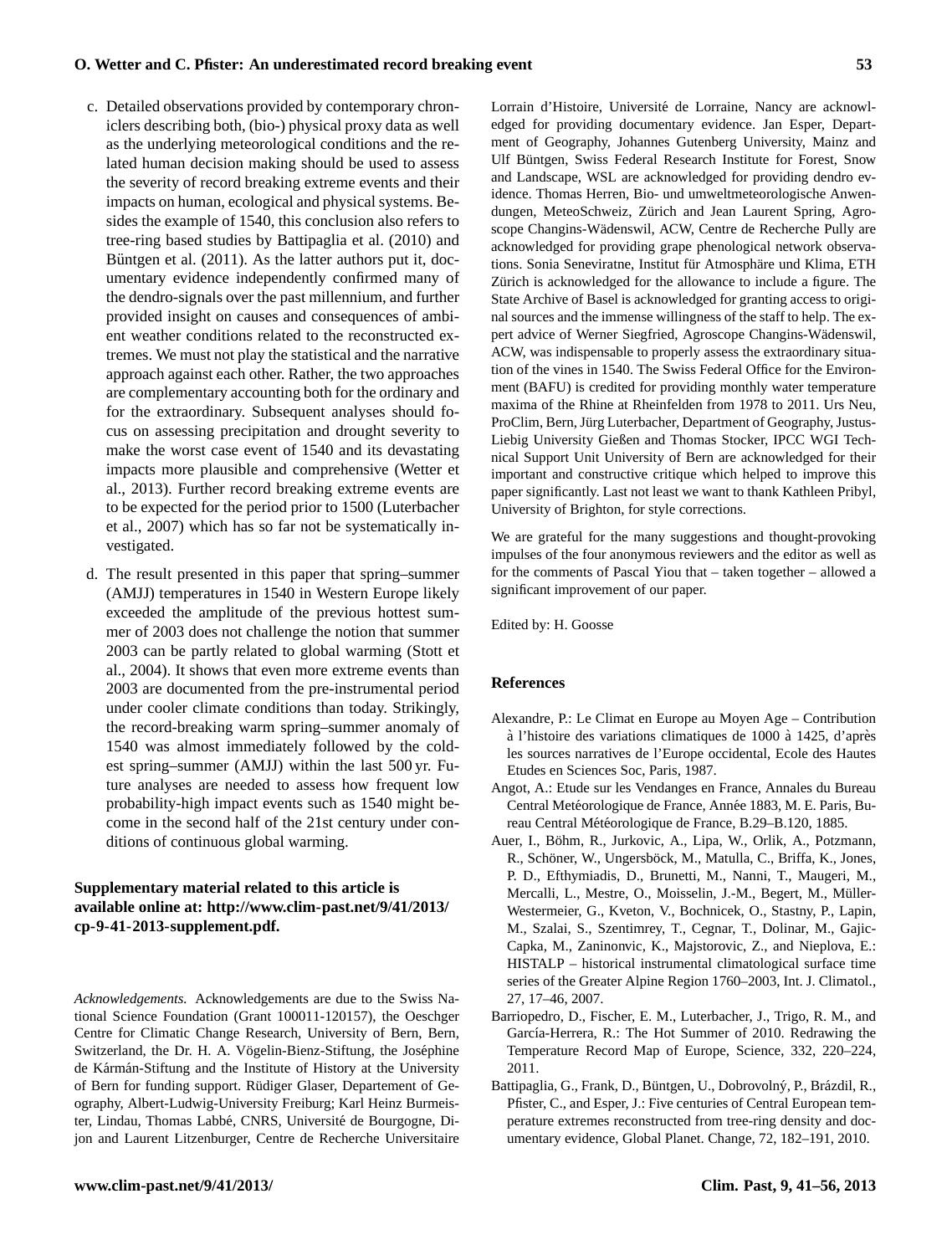- Begert, M., Schlegel, T., and Kirchhofer, W.: Homogeneous Temperature and Precipitation Series of Switzerland from 1864 to 2000, Int. J. Climatol., 25, 65–80, 2005.
- Beniston, M. and Diaz, H. F.: The 2003 heat wave as an example of summers in a greenhouse climate? Observations and climate model simulations for Basel, Switzerland, Global Planet. Change, 44, 73–81, 2004.
- Böhm, R., Jones, P. D., Hiebl, J., Brunetti, M., Frank, D., and Maugeri, M.: The early instrumental warm-bias: A solution for long central European temperatures series 1760–2007, Climatic Change, 101, 41–67, 2010.
- Brázdil, R. and Kotyza, O.: Utilisation of Economic Sources for the study of Climatic Fluctuations in the Louny Region in the Fifteenth-Seventeenth Centuries. Brno, Masaryk University, 2000.
- Brázdil, R., Pfister, C., Wanner, H., von Sto rch, H., and Luterbacher, J.: Historical climatology in Europe – the state of the art, Climatic Change, 70, 363–430, 2005.
- Brázdil, R., Dobrovolný, P., Luterbacher, J., Moberg, A., Pfister, C., Wheeler, D., and Zorita, E.: European climate of the past 500 yr: new challenges for historical climatology, Climatic Change, 101, 7–40, 2010.
- Büntgen, U., Frank, D. C., Nievergelt, D., and Esper, J.: Summer Temperature Variation in the European Alps, A.D. 755–2004, J. Climate, 19, 5606–5623, 2006.
- Büntgen, U., Frank, D. C., Carrer, M., Urbinati, C., and Esper, J.: Improving Alpine summer temperature reconstructions by increasing sample size, TRACE, 7, 36–43, 2009.
- Buntgen, U., Brazdil, R., Heussner, K.-U., Hofmann, J., Kontic, ¨ R., Kyncl, T., Pfister, C., Chromá, K., and Tegel, W.: Combined dendro-documentary evidence of Central European hydroclimatic springtime extremes over the last millennium, Quaternary Sci. Rev., 30, 3947–3959, 2011.
- Burmeister, K.-H.: Der heisse Sommer 1540 in der Bodenseeregion, in: Schriften des Vereins für Geschichte des Bodensees und seiner Umgebung, 126, 59–112, 2008.
- Carer, M., Nola, P., Eduard, J. L., Motta, R., and Urbinati, C.: Regional variability of climate-growth relationships in Pinus cembra high elevation forests in the Alps, J. Ecol., 95, 1072–1083, 2007.
- Chuine, I., Yiou, P., Viovy, N., Seguin, B., Daux, V., and Le Roy Ladurie, E.: Grape ripening as a past climate indicator, Nature, 432, 89–290, 2004.
- Chuine, I., Yiou, P., Viovy, N., Seguin, B., Daux, V., and Le Roy Ladurie, E.: Burgundy Grape Harvest Dates and Spring-Summer Temperature Reconstruction, IGBP PAGES/World Data Center for Paleoclimatology, 2005.
- IPCC the Physical Science Basis: Regional Climate Projections, in: Climate Change 2007: The Physical Science Basis, Contribution of Working Group I to the Fourth Assessment Report of the Intergovernmental Panel on Climate Change, edited by: Solomon, S., Qin, D., Manning, M., Chen, Z., Marquis, M., Averyt, K. B., Tignor M., and Miller, H. L., Cambridge University Press, Cambridge, United Kingdom and New York, NY, USA, 849–940, 2007.
- Christiansen, B., Schmith, T., and Thejll, P.: A surrogate ensemble study of climate reconstruction methods: stochasticity and robustness, J. Climate, 22, 951–976, 2009.
- Currle, O., Bauer, O., Hofäcker, W., Schumann, F., and Frisch, W.: Biologie der Rebe. Aufbau Entwicklung Wachstum, Meininger Verlag, Neustadt an der Weinstrasse, 301 pp., 1983.
- Daux, V., Garcia de Cortazar-Atauri, I., Yiou, P., Chuine, I., Garnier, E., Le Roy Ladurie, E., Mestre, O., and Tardaguila, J.: An openaccess database of grape harvest dates for climate research: data description and quality assessment, Clim. Past, 8, 1403–1418, [doi:10.5194/cp-8-1403-2012,](http://dx.doi.org/10.5194/cp-8-1403-2012) 2012.
- de Bouteiller, E. (Ed.): Journal de Jean le Coullon, 1537–1587, D. Dumoulin, Sidot Frères Paris, Nancy, 22 pp., 1881.
- Della-Marta, P. M., Luterbacher, J., von Weissenfluh, A., Xoplaki, E., and Wanner, H.: Summer heat waves over western Europe 1880–2003, their relationship to large-scale forcings and predictability, Clim. Dynam., 29, 251–275, 2007.
- Defila, C. and Clot, B.: Phytophenological trends in Switzerland, Int. J. Biometeorol., 45, 203–207, 2001
- Diaz, J., Garcia-Herrera, R., Trigo, R. M., Linares, C., Valente, M. A., and Hernandez, E.: The impact of the summer 2003 heat wave in Iberia: how should we measure it?, Int. J. Biometeorol., 50, 159–166, 2006.
- Dobrovolný, P., Brázdil, R., Valasek, H., Kotyza, O., Mackov, J., and Halickova, M.: A standard paleoclimatological approach to temperature reconstruction in historical climatology: an example from the Czech Republic, A.D. 1718–2007, Int. J. Climatol., 28, 1478–1492, 2008.
- Dobrovolný, P., Moberg, A., Brázdil, R., Pfister, C., Glaser, R., Wilson, R., van Engelen, A., Limanówka, D., Kiss, A., Halícková, M., Macková, J., Riemann, D., Luterbacher, J., and Böhm, R.: Monthly, seasonal and annual temperature reconstructions for Central Europe derived from documentary evidence and instrumental records since AD 1500, Climatic Change, 101, 69–107, 2010.
- Dufour, M. L.: Problème de la variation du climat. Bulletin de la Société Vaudoise des Sciences naturelles, 10, 359–556, 1870.
- DWD: Anleitung für die Beobachter des Deutschen Wetterdienstes (BAPH), Vorschriften und Betriebsunterlagen Nr. 17 (VuB 17), Dritte Auflage, Offenbach am Main, 189 pp., 1991.
- Esper, J., Frank, D. C., Timonen, M., Zorita, E., Wilson, R. J. S., Luterbacher, J., Holzkämper, S., Fischer, N., Wagner, S., Nievergelt, D., Verstege, A., and Büntgen, U.: Orbital forcing of tree-ring data, nature climate change, 2, 862–866, [doi:10.1038/nclimate1589,](http://dx.doi.org/10.1038/nclimate1589) 2012.
- Field, C. B., Barros, V., and Stocker, T. F.: IPCC, Managing the Risks of Extreme Events and Disasters to Advance Climate Change Adaptation. A Special Report of Working Groups I and II of the Intergovernmental Panel on Climate Change, edited by: Field, C. B., Barros, V., Stocker, T. R., Dahe, Q., Dokken, D. J., Ebi, K. L., Mastrandrea, M. D., Mach, K. J., Plattner, G.-P., Allen, S. K., Tignor, M., and Midgley, P. M., Cambridge University Press, Cambridge, 582 pp., 2012.
- Fischer, E. M. and Schär, C.: Consistent geographical patterns of changes in high- impact European heatwaves, Nat. Geosci., Letters, 13, 398–403, 2010.
- Fischer, E. M., Seneviratne, S. I., Vidale, P. L., Lüthi, D., and Schär, C.: Soil Moisture – Atmosphere Interactions during the 2003 European Summer Heat Wave, J. Climate, 20, 5081–5099, 2007.
- Fuhrer, J., Beniston, M., Fischlin, A., Frei, C., Goyette, S., Jasper, K., and Pfister, C.: Climate Risks and their impact on agriculture and forests in Switzerland, Climatic Change, 79, 79–102, 2006.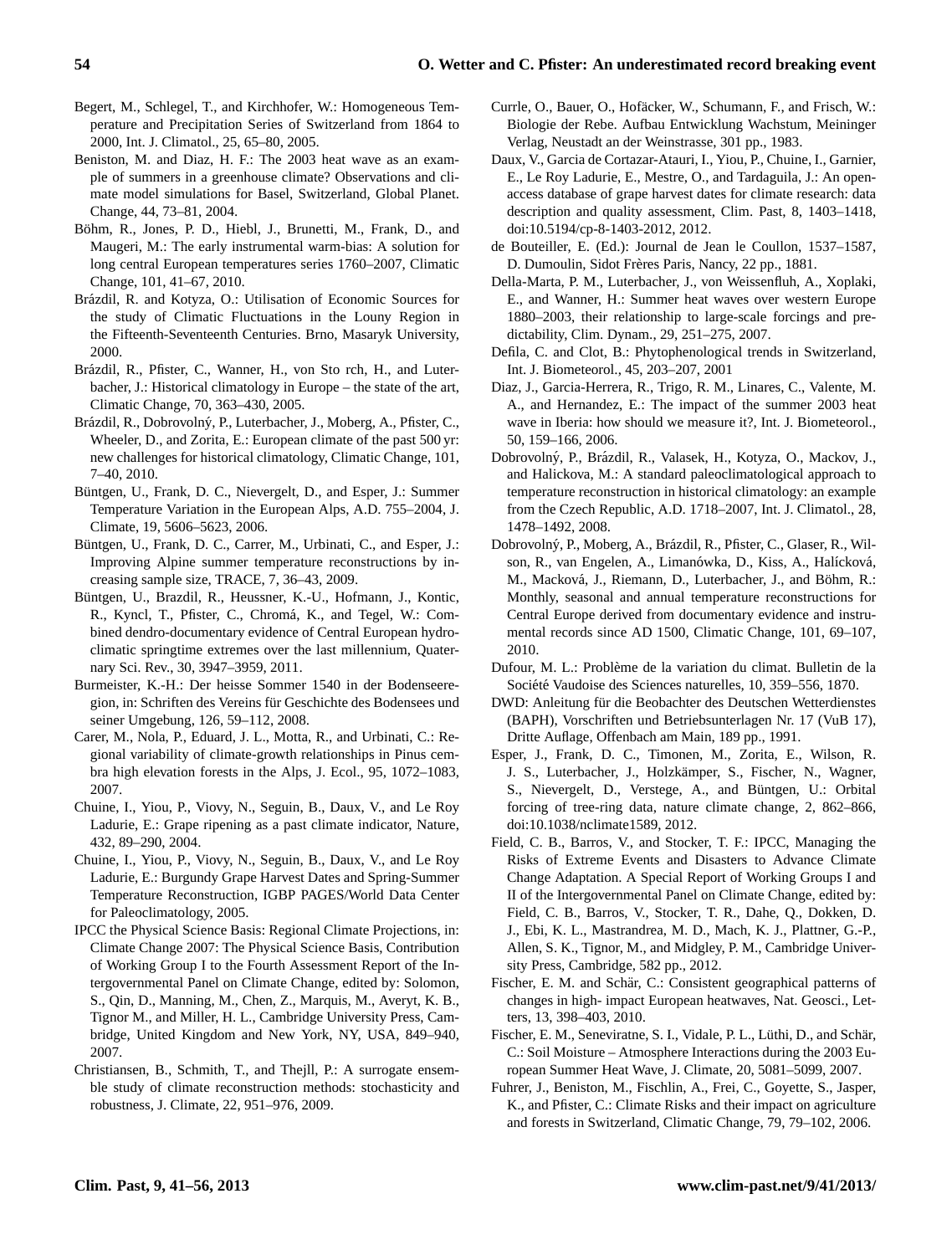- García-Herrera, R., Díaz, J., Trigo, R. M., Luterbacher, J., and Fischer, E. M.: A Review of the European Summer Heat Wave of 2003, Crit. Rev. Env. Sci. Tec., 40, 267–306, 2010.
- Garnier, E., Daux, V., Yiou, P., and García de Cortázar-Atauri, I.: Grapevine harvest dates in Besançon (France) between 1525 and 1847: social outcomes or climatic evidence?, Climatic Change, 104, 703–727, [doi:10.1007/s10584-010-9810-0,](http://dx.doi.org/10.1007/s10584-010-9810-0) 2011.
- Gladstones, J. S.: Wine, Terroir and Climate Change, Wakefield Press, Adelaide, 288 pp., 2011.
- Glaser, R., Brázdil, R., Pfister, C., Barriendos, M., Camuffo, D., Deutsch, M., Dobrovolny, P., Enzi, S., Guidoboni, E., Kotyza, O., Militzer, S., Racz, L., and Rodrigo, F. S.: Seasonal temperature and precipitation fluctuations in selected parts of Europe during the sixteenth century, in: Climatic Variability in Sixteenth Century Europe and its Social Dimension, edited by: Pfister, C., Brazdil, R., and Glaser, R., Climatic Change, 43, 169–200, 1999.
- Guerreau, A.: Climat et Vendanges: Révisions et compléments, Histoire et Mesure, X, 89–147, 1995.
- Heck, P. D., Zanetti, A., Enz, R., Green, J., and Suter, S.: Natural catastrophes and man-made disasters in 2003, Sigma Rep. 1/2004, Swiss Re Tech. Rep., Zurich, Switzerland, 10 pp., 2004.
- Kiss, A., Wilson, R., and Bariska, I.: An experimental 392-year documentary-based multi- proxy (vine and grain) reconstruction of May-July temperatures for Köszeg, West- Hungary, Int. J. Biometeorol., 5504, 595–611, 2011.
- Kohler, J. M.: Weinerträge am rechten unteren Ufer des Zürichsees von 1731–1866, Schweiz, Landwirthschaftliche Zeitschrift, 7, 193–210, 1879.
- Jacobeit, J., Wanner, H., and Gudd, M.: European surface pressure patterns for months with outstanding climatic anomalies during the sixteenth century, Climatic Change, 43, 201–221, 1999.
- Labbé, T. and Gaveau, F.: Les dates de bans de vendange a Dijon: etablissement critique et révision archivistique d'une série ancienne, Rev. Historique, 657, 19–51, 2011.
- Lachiver, M.: Vins, vignes et vignerons. Histoire du vignoble français, Fayard, Paris, 714 pp., 1988.
- Lavalle, M. J.: Histoire et Statistique de la Vigne et des Grands Vins de la Côte d'Or, Paris, Dijon Dusacq, Librairie, reprint 1983 by Editions Eche, Paris, 437 pp., 1855. ´
- Legrand, J.-P.: L'expression de la vigne au travers du climat depuis le Moyen-Age, Revue Francaise d'œnologie, 75, 23–52, 1979.
- Le Roy Ladurie, E.: Times of Feast, Times of Famine: A History of Climate since the Year 1000, Allen & Unwin, London (Original: Histoire du climat depuis l'an mil, Flammarion, Paris, 385 pp., 1967), 426 pp., 1972.
- Le Roy Ladurie, E. and Daux, V.: The climate in Burgundy and elsewhere, from the fourteenth to the twentieth century, Interdisc. Sci. Rev., 33, 10–24, 2008.
- Le Roy Ladurie, E., Rousseau, D., and Vasak, A.: Les fluctuations du climat de l'an mil a nos jours, Flammarion, Paris, 321 pp., ` 1967.
- Luterbacher, J., Dietrich, D., Xoplaki, E., Grosjean, M., and Wanner, H.: European Seasonal and Annual Temperature Variability, Trends and Extremes Since 1500, Science, 303, 1499–1503, 2004.
- Luterbacher, J., Liniger, M. A., Menzel, A. Estrella, N., Della-Marta, P. M., Pfister, C., Rutishauser, T., and Xoplaki, E.: Exeptional European warmth of autumn 2006 and winter 2007, Historical context, the underlying dynamics and its phenological im-

pacts, Geophys. Res. Lett., 34, 1–6, 2007.

- Maurer, C., Koch, E., Hammerl, C., Hammerl, T., and Pokorny, E.: BACCHUS temperature reconstruction for the period 16th to 18th centuries from Viennese and Klosterneuburg grape harvest dates, J. Geophys. Res., 114, D22106, [doi:10.1029/2009JD011730,](http://dx.doi.org/10.1029/2009JD011730) 2009.
- Meier, N., Rutishauser, T., Pfister, C., Wanner, H., and Luterbacher, J.: Grape harvest dates as a proxy for Swiss April to August temperature reconstructions back to AD1480, Geophys. Res. Lett., 34, L20705, [doi:10.1029/2007GL031381,](http://dx.doi.org/10.1029/2007GL031381) 2007.
- Meier, U. Bleiholder, H., Buhr, L., Feller, C., Hacks, H., Heß, M., Lancashire, P. D., Schnock, U., Stauß, R., van den Boom, T., Weber, E., and Zwerger, P.: The BBCH system to coding the phenological growth stages of plants – history and publications, Journal für Kulturpflanzen, 61, 41–52, 2009.
- Menzel, A., Vopelius, J. V., Estrella, N., Schleip, C., and Dose, V.: Farmers' annual activities are not tracking the speed of climate change, Clim. Res., 32, 201–207, 2006.
- Mullins, M. G., Bouquet, A., and Williams, L. E.: Biology of horticultural crops, Biology of the grapevine, Cambridge University Press, Cambridge, 110 pp., 1992.
- Pfister, C.: Klimageschichte der Schweiz 1525–1860, Das Klima der Schweiz von 1525–1860 und seine Bedeutung in der Geschichte von Bevölkerung und Landwirtschaft, Academica Helvetica 6, Bd. 1, Bern, Stuttgart, 184 pp., 1984.
- Pfister, C.: Monthly temperature and precipitation in central Europe 1525–1979: quantifying documentary evidence on weather and is effects, in: Climate since A.D. 1500, edited by: Bradley, R. and Jones, P., London, Routledge, 118–142, 1992.
- Pfister, C.: Wetternachhersage, 500 Jahre Klimavariationen und Naturkatastrophen 1496–1995, Haupt, Bern, 304 pp., 1999.
- Pfister, C., Luterbacher, J., Wanner, H., Wheeler, D., Brazdil, R., Ge, Q., Zhixin, H., Moberg, A., Stefan, G., and Rosario del Prieto, M.: Documentary Evidence as Climate Proxies, Proxy-Specific White Paper Produced from the PAGES/CLIVAR Workshop, Trieste, 2008, PAGES (Past Global Changes), available at: <http://www.pages.unibe.ch/products/latest> (last access: 18 July 2012), 2009.
- Quesada, B., Vautard, R., Yiou, P., Hirschi, M., and Seneviratne, S. I.: Asymmetric European summer heat predictability from wet and dry southern winters and springs, Nature Climatic Change, 2, 736–741, [doi:10.1038/nclimate1536,](http://dx.doi.org/10.1038/nclimate1536) 2012.
- Richards, E. G.: Mapping Time, The Calendar and its History, Oxford, Oxford Univ Press, 314 pp., 1998.
- Rousseau, D.: Les températures mensuelles en région parisienne de 1676 à 2008, La Météorologie, 67, 43-55, 2009.
- Ruffing, K.: Weinbau im römischen Ägypten, St. Katharinen, Scripta Mercaturae, 498 pp., 1999.
- Rutishauser, T., Luterbacher, J., Jeanneret, F., Pfister, C., and Wanner, H.: A phenology-based reconstruction of interannual changes in past spring seasons, J. Geophys. Res., 112, G04016, [doi:10.1029/2006JG000382,](http://dx.doi.org/10.1029/2006JG000382) 2007.
- Schär, C., Vidale, P. L., Lüthi, D., Frei, C., Häberli, C., Liniger, M. A., and Appenzeller, C.: The role of increasing temperature variability in European summer heat waves, Nature, 427, 332– 336, 2004.
- Seim, A., Büntgen, U., Fonti, P., Haska, H., Herzig, F., Tegel, W., Trouet, V., and Treydte, K.: The paleoclimatic potential of a millennium-long tree-ring width chronology from Albania, Clim.